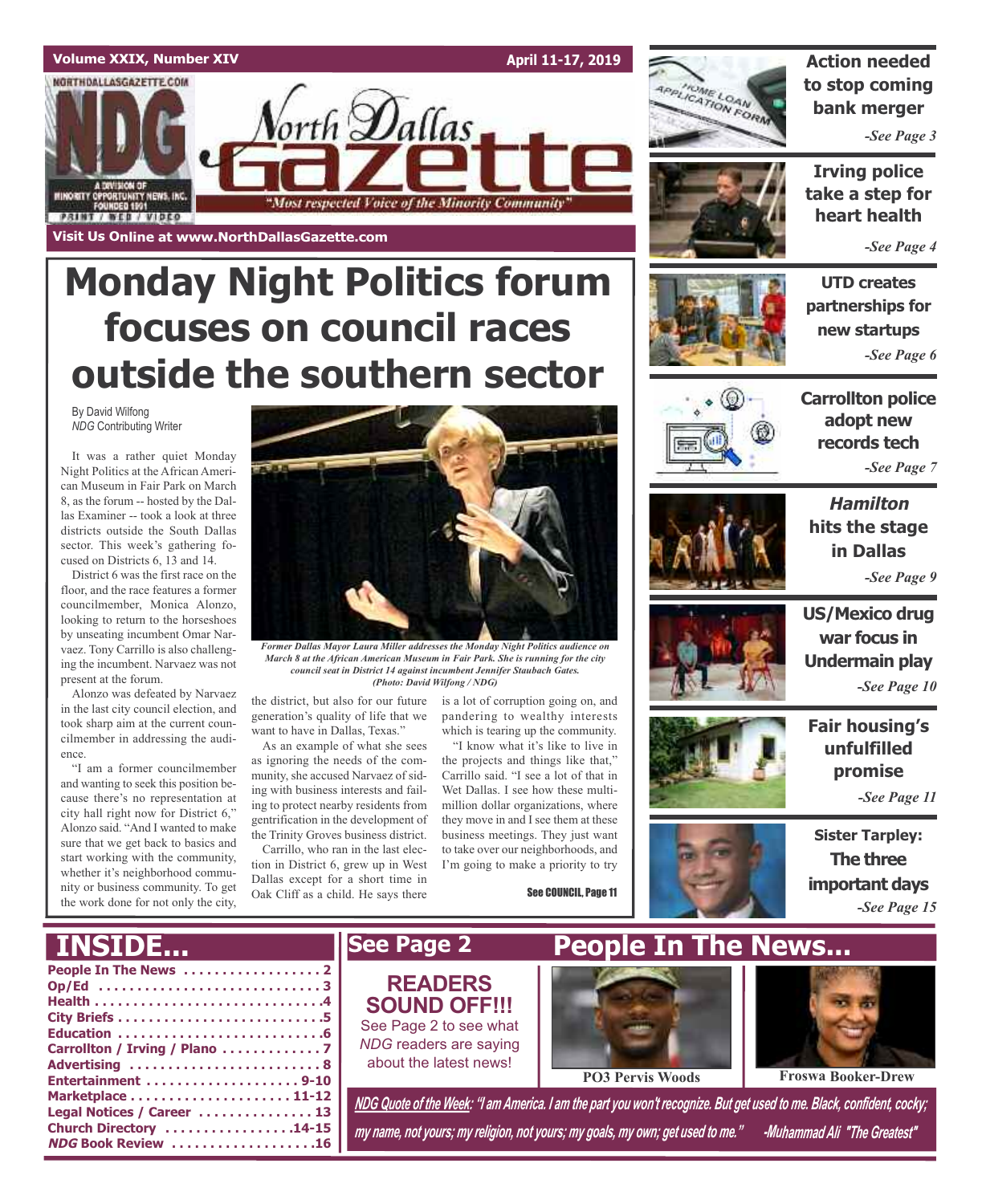#### **People in the News www.NorthDallasGazette.com**

### **PO3 Pervis Woods**

SAN DIEGO – A Fort Worth, Texas, native and 2011 James Martin High School graduate is serving in the U.S. Navy aboard the aircraft carrier USS Theodore Roosevelt.

Petty Officer 3rd Class Pervis Woods is a religious program specialist aboard the carrier operating out of San Diego. As a Navy religious program specialist, Woods is responsible for facilitating religious programs for the crew, aiding faith practices and providing a place for them to get counseling.

Woods credits success in



the Navy to many of the lessons learned growing up in Fort Worth.

"I moved quite a few times growing up. That taught me the value of resilience and perseverance at a young age," said Woods. "It can be difficult to move and meet new people, but you learn not to give up and to always bounce back. That has helped me get comfortable quickly when meeting all the new people in the Navy."

Named in honor of former President Theodore Roosevelt, the carrier is longer than three football fields, measuring nearly 1,100 feet. The ship, a true floating city, weighs more than 100,000 tons and has a flight deck that is 252 feet wide.

Powerful catapults slingshot the aircraft off the bow of the ship. The planes land aboard the carrier by snagging a steel cable with an arresting hook that protrudes from the rear of the aircraft.

A key element of the Navy the nation needs is tied to the fact that America is a maritime nation, according to Navy officials, and that the nation's prosperity is tied to the ability to operate freely on the world's oceans. More than 70 percent of the Earth's surface is covered by water; 80 percent of the world's population lives close to a coast; and 90 percent of all global trade by volume travels by sea.

Being stationed in San Diego, the principal homeport of the Pacific Fleet, means Woods is playing an important part in America's focus on rebuilding military readiness, strengthening alliances and reforming business practices in support of the National Defense Strategy.

"Our priorities center on people, capabilities and processes, and will be achieved by our focus on speed, value, results and partnerships," said Secretary of the Navy Richard V. Spencer. "Readiness, lethality and modernization are the requirements driving these priorities."

The Pacific is home to more than 50 percent of the world's population, many of

the world's largest and smallest economies, several of the world's largest militaries, and many U.S. allies. The Navy has been pivotal in helping maintain peace and stability in the Pacific region for decades.

Though there are many ways for sailors to earn distinction in their command, community and career, Woods is most proud of earning the Enlisted Surface Warefare Specialist qualification.

"Earning my qualification means that I had the drive and perseverance to go through the process," said

#### See WOODS, Page 15

### **Froswa Booker-Drew**

(BUSINESS WIRE)-- DHA (formerly, the Dallas Housing Authority) introduces six new advisory board leaders for the Opportunity Rising Foundation. The Opportunity Rising Foundation is a 501c3 charitable organization founded by DHA in 1997 to provide education-related programs and scholarships for DHA clients and residents. Since its inception, the foundation has provided more than \$1.5 million in scholarships and assisted approximately 2,000 students with scholarships, internships, mentor-



ships and college tours.

The new members include Froswa' Booker-Drew, PHD, director of community affairs & strategic alliances for the State Fair of Texas. Formerly the national community engagement director for World Vision, she served as a catalyst, partnership broker, and capacity-builder of local partners in multiple locations across the U.S. to improve and sustain the wellbeing of children and their families.

The advisory board now consists of ten diverse community leaders with expertise in academics, business, community relations, economic development, healthcare and non-profits. The mission of the advisory board is to help the foundation reach more students than ever before, while expanding youth's exposure to

educational opportunities that can help to propel them towards self-sufficiency.

The other new advisory board members are:

• Ashley Brundage, MSSW, senior vice president of community impact at United Way of Metropolitan Dallas

• Clarisa Duran Lindenmeyer, executive business strategist

• Claudia Muniz, CFO at The JIREH Group

• Danielle Wesley, MHA, PMP, CSSBB, senior director, school & virtual health program for Children's Health

• Erin Offord, senior director of programs for Big Thought The original Opportunity

Rising Foundation advisory board leaders are:

• Byron D. Johnson, sales executive for Enterprise Holdings

• Drexell Owusu, senior vice president of Education and Workforce for the Dal-

• Nakia Douglas, executive director of TRIO and Pre-collegiate Programs at UNT Dallas

and CEO of Empowered Consulting

bers from the community support the foundation's mission by reflecting its

core values and helping to garner support for the foundation from the community through advocacy.

In its 22 years of operation, the Opportunity Rising Foundation has truly made an impact. Based on a recent survey of scholars who received educational support from the foundation, we learned that:

• 71 percent are first generation college students

• 52 percent earned their bachelor's or master's degree

• 77 percent are currently employed

• 76 percent no longer receive government assistance

## **NDG Readers Sound Off...**

**Question to the Greater Irving Las Colinas Chamber of Commerce and the Irving Hispanic Chamber of Commerce?**

As a nearly 31 year resident of Irving, Texas , the Founder of the Irving Branch of the NAACP, and a citizen of Irving who loves Irving, Texas; my question to these two Chambers of Commerce, both of which are recipients of tax dollars from the City of Irving is;,why are you all involving your-

selves in Politics, now? This seems to be against all that I have asked the Irving Chambers to do for years and repeatedly for those years; I have been told that the Chambers of Commerce here in Irving do not get involved in politics. My question to them both again and more expansively is; why now are you involving yourselves in politics and more importantly: who is your target audience; what did you do to reach out to all Irving voters to invite them to your political forum?

*-- Anthony Bond*



**Texas Sen. Royce West pushing for college credit transfer solution**

This is an important issues and I am glad to see Texas attempting to tackle transfer and articulation. *-Wil del Pilar* via Twitter

**Twitter comment**

MAJOR shout out to @sarah4nabj @NABJ for not allowing @CNN to get a pass! I have said RE-PEATEDLY just bc a network leans left & has a lot of black faces on air, the question is who is in the EXECUTIVE office in ALL networks? @DrBen-Chavis @NDGEditor



*For the 411 in the community, go to www.northdallasgazette.com*

las Regional Chamber

• Scott Fawcett, founder

The advisory board mem-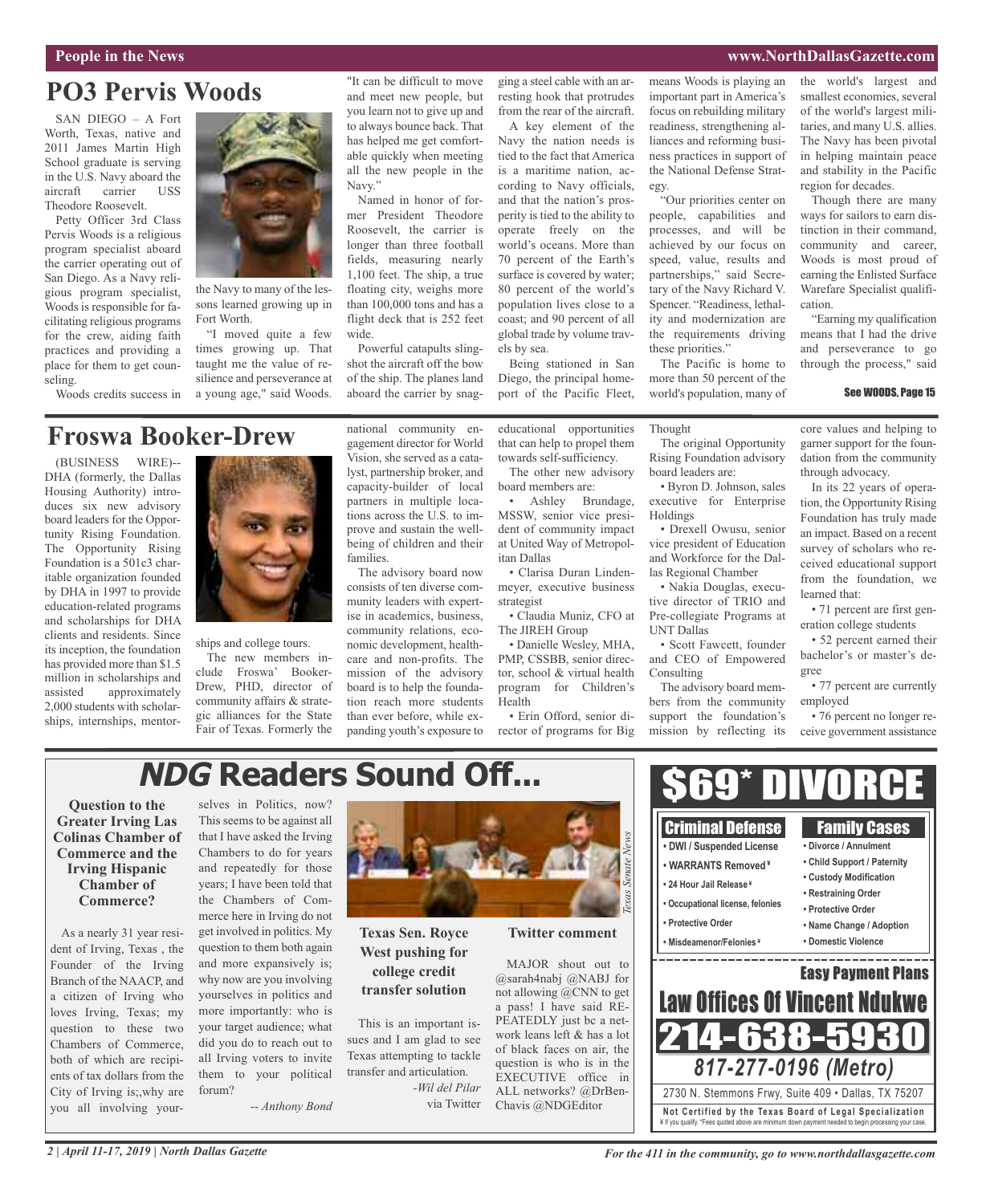#### **www.NorthDallasGazette.com Op-Ed**



*"Do what you say you are going to do ... when you say you are going to do it."*

**Publisher's Office:** publisher@northdallasgazette.com

**Sales Department:** marketing@northdallasgazette.com 972-509-9049

**Editorial Department:** editor@northdallasgazette.com

#### **Online:**

www.NorthDallasGazette.com www.twitter.com/NDGEditor www.facebook.com/NorthDallasGazette www.pinterest.com/NDallasGazette www.instagram.com/NorthDallasGazette

### STAFF

**Chairman Emeritus** *Jim Bochum 1933 – 2009*

*("Sister Tarpley") NDG* **Senior Columnist**

**Religious/ Marketing Editor** *Shirley Demus Tarpley*

*Ed Gray*

**Contributing Writers** *Tiffany Gilbert Jackie Hardy Rachel Hawkins Angela Loston Jacquinette Murphy Dwain Price Terri Schlichenmeyer Nicole Scott David Wilfong*

**Published By** *Minority Opportunity News, Inc.*

> **Editor** *Ruth Ferguson*

**Community Marketing** *Nadina Davis*

**Account Executive** *Elle Avery*

> **Production** *David Wilfong*





*North Dallas Gazette assumes no responsibility for unsolicited material and reserves the right to edit and make*

*appropriate revisions. The North Dallas Gazette, formerly Minority Opportunity News, was founded in July 1991, by Mr.Jim Bochum and Mr.Thurman R. Jones. North Dallas Gazette is a wholly owned subsidairy of Minority Opportunity News, Inc.*

# **Minorities listen up! - A Call to Action**

By Publishers for Economic Parity

A recently announced merger between BB&T and SunTrust, if approved, will reshuffle the U.S. banking industry rankings. The deal is reportedly valued at \$66 billion and will result in the sixth largest bank in the United States according to a USAToday report.

BB&T is based in Winston-Salem, North Carolina, founded in 1872, today their estimated value is more than \$220 billion in assets. Their 2,200 retail banking locations are primarily located in Southeastern states such as Florida, Georgia and North Carolina. However, over the last year, they have added numerous locations throughout Texas.

SunTrust, founded in 1891, is based in Atlanta, Georgia and control more than \$200 billion in assets, as well as, offer services via their 1,249 retail banking locations. They are primarily located in Southeastern and Mid-Atlantic states.

Despite their successes, the merger between these two financial institutions could lead to more harm than good. The practice of banks discriminating against minorities is well documented and has been reported in the majority of U.S. banks. BB&T and SunTrust are among the most notorious.

One of the most notable cases took place in 2012. After reviewing 850,000 residential mortgage loans, the U.S. Justice Department determined SunTrust exercised bias against minority applicants according to a statement from the Justice Department. As a result, Sun-Trust ended up settling the case to the tune of \$21 million.

Also, in 2008, BB&T's Community Reinvestment Act rating was lowered from "outstanding" to "satisfactory." This occurred as a result of an abundance of violations regarding the Fair Housing Act and the Equal Credit Opportunity Act, as reported by the South Florida Business Journal.

Data pulled from the Federal Financial Institutions Ex-

BB&T Loans By Race in Atlanta, GA (Publishers for Economic Parity) **S21H** std is Reported m i. 47% 用花带花叶片 Convertision **Tells/eckip** Mont Facilia airva: **Kindright** tromitirents: Limit Trps-of Laun # Black or African American (2013) # Winte (2018) # Stads or African American (2017) # White (2017)

Our marchett afterweise fore fraustrafen



Darresstream operation has proported

amination Council's(FFIEC) Home Mortgage Disclosure Act (HMDA) website further demonstrates this discrimination. In 2016, 82 Black or African American applicants and 537White applicants apwhen the White applicants sought conventional home purchase loans in 2017, 75 percent were approved while only 57 percent of African-American applicants were approved.

*"We have reached out to SunTrust Bank to obtain their Community Reinvestment Act results but as of April 3, 2019, they have failed to follow the law and provide us with that information within the thirty (30) day deadline. I wonder if this failure to comply with the law is representative of their lack of concern for what minorities think about their bank?"*

> - Michael Eagan Attorney for Publishers for Economic Parity

plied for conventional home purchase loans with BB&T in theAtlanta, GAarea. Of all theWhite applicants, roughly 73 percent were approved for loans. Meanwhile, of all the Black or African American applicants, only about 51 percent were approved for loans. Similar data was collected in the Charlotte, North Carolina area. Data showed

It is worth noting two letters were sent to SunTrust by the Publishers for Economic Parity (PEP) lawyer, Michael Eagan, requesting information regarding their loan statistics.

"We have reached out to SunTrust Bank to obtain their Community Reinvestment Act results, but as of April 3, 2019, they have failed to follow the law and provide us with that information within the thirty (30) day deadline. I wonder if this failure to comply with the law is representative of their lack of concern for what minorities think about their bank?" Michael Eagan, Attorney for Publishers for Economic Parity

As of press time, SunTrust has yet to respond to either **letter** 

From news stories to HMDA data, it is evident something is not right. For too long, these banks have been getting away with treating minorities as if they are "lesser than." This is a call to action to fight the unjust treatment these communities have been met with when applying for loans.

In the coming weeks, public meetings regarding the merger will be held in Charlotte, North Carolina, and Atlanta, Georgia at the following dates, times and locations:

• Thursday, April 25 at 8:30 a.m., EDT, Charlotte Branch of the Federal Reserve Bank of Rich-

#### See ACTION, Page 9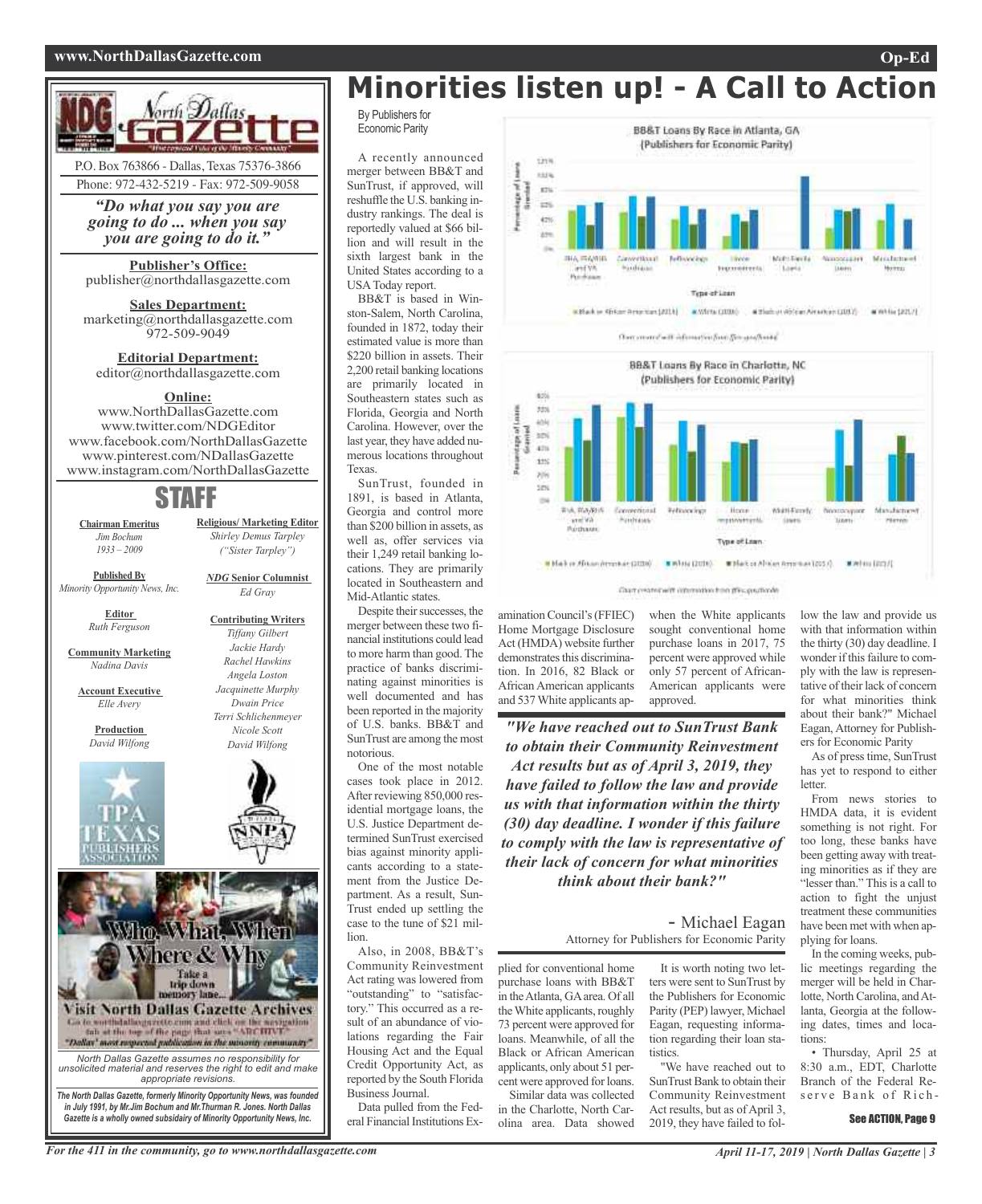# **Irving police chief advocates for heart health study for officers**

### By Rachel Hawkins *NDG* Staff Writer

The Irving Police Chief is concerned the job is killing his staff.

"You look at statistics across the United States every year, the National Loss of Law Enforcement Officer Down Memorial produces statistics that get from the Federal Bureau of Investigations of line-ofduty deaths," Jeff Spivey, Irving Police Chief said. "As you examined those statistics, what you find are police officers dying of heart attacks at or near the same rate from which they die from felonious attacks. If we can by doing some extensive testing identify those heart attacks before



they occur, then we can help our police employees either get the heart treatment they need through either surgery or by diet and exercise and in the long run save their life."

At the Irving City Council meeting on April 4, item 6 on the agenda was spiritedly debated. The resolution read:

*Approving a Consulting*

David Palmer did request to have the remove the item from the agenda.

*City of Irving* "It's not that I disagreed with the concept of having some additional cardiac testing done, not only for police officers but other members of our city em- $\overline{s}$  ployees who go under a lot of physical stress on a daily basis," Palmer said. For example, the firefighters, sanitation, road workers, and others frequently find themselves in stressful situations.

"I'm not convinced that spending \$100,000 through the consulting agreement is the best way to do this," Palmer said.

Deputy Mayor Pro Tem Oscar Ward also shared concerns.

"I know a lot about law enforcement and what they go through in their careers so I will be supporting this," Ward said. "My son is in law enforcement, but I would have to agree with some my colleague's thoughts (Palmer) about employees and heart testing because we have this clinic that we go to. To get this started I am going to be voting for this, but with some conditions."

Ward requested the City Manager, the assistant city manager, and the HR department to get together and develop a more comprehensive plan.

In support of this item, Irving Councilmen Al Zapanta invited Chief Spivey to approach the podium to answer questions.

"If I remember correctly during our work session yesterday we had a pretty good discussion, especially now with the environment our police officers and firefighters are encountering," Zapanta said. "In a lot of ways, like the military, we get the traumatic stress that impacts all of us under these kinds of conditions."

"The vendor we have entered into the program with has especially targeted first responders, mainly police officers, in a clinical study, as they try to determine causes and cures for heart disease in police officers," Spivey said.

Spivey stated this group

See HEART, Page 6

### **Parkland urges awareness, action in the prevention of sexual assault**

The item passed 8 to 1, but it was not without council members expressing concerns. Councilmen

*Department.*

*of Irving and Sigma Tactical Wellness, LLC in the To t a l No t- To -Ex c e e d Amount of \$100,000.00 for Cardiac/Metabolic Screening of Law Enforcement Officers with the Irving Police*

Do these statistics alarm or surprise you?

• Every 92 seconds an American is sexually assaulted

• Every 9 minutes a child is sexually assaulted in the U.S.

• Eight out of 10 rapes are committed by someone known to the victim

• College-age men and women are at high risk of sexual violence

• More than 6.3 million Texans have experienced some form of sexual assault in their lifetime

In addition to these disturbing facts, said Melissa Reilly, LCSW, Director of the Victim Intervention Program (VIP)/ Rape Crisis Center at Parkland Health & Hospital System, sexual assault, including childhood sexual abuse, is an underreported crime. It's estimated that more than 91 percent of sexual assault victims in Texas do not report to law enforcement.

The National Sexual Violence Resource Center has designated April as National Sexual Assault Awareness and Prevention month in recognition of the widespread prevalence of sexual assault nationwide. The theme of this year's observance is "Awareness to Action."

"In Texas, two in five women and one in five men have been sexually assaulted," Reilly stated. "Additionally, one in four girls and one in six boys will be sexually abused before their 18th birthday. Sexual violence crosses all ages, genders, races, ethnicities, and economic backgrounds. Unfortunately, children are not immune from this type of assault.

At Parkland, every person seeking medical care of any type is screened for abuse, whether it's physical, sexual or emotional. Parkland's VIP/Rape Crisis Center offers support to children, teens, adults, and families by providing free counseling, a 24-hour response for victims seen at Parkland facilities, and help to find emergency shelters, legal assistance, and other services. Spanish-speaking staff is available and services in other languages are offered through medical interpreters.

Parkland's Sexual Assault Nurse Examiner (SANE) program provides specialized care to victims of sexual assault presenting in the Parkland Emergency Department. SANEs are registered nurses who have completed education and clinical preparation in the medical forensic care of the patient who has experienced sexual assault or abuse.

"Parkland's goal is to address the medical, social and emotional needs of a sexual assault survivor. This comprehensive approach assists the patient in his or her recovery following the assault," Reilly said. "After a sexual assault, survivors experience different emotions including fear and depression, changes in their behaviors and often feel disconnected as they have difficulty trusting others."

In addition to psychological and social impacts, sexual abuse often leads to medical problems for victims which are often overlooked. A 2015 report compiled by the University of Texas at Austin found that physical, mental and emotional problems that limit activities are nearly twice as prevalent among sexual assault victims as among nonvictims. Sexual assault victims are almost twice as likely as non-victims to suffer from asthma, frequent headaches, irritable bowel syndrome, and chronic

pain. The study stated the financial impact to the Lone Star State of sexual assault is conservatively estimated at \$8 billion annually.

Parkland's VIP/Rape Crisis Center began serving the community 21 years ago and has assisted thousands of survivors of sexual assault since opening in 1998. In 2018, the Center served 2,683 victims of sexual assault, family violence or assault. Twenty percent were male, 80 percent female. A total of 5,000 counseling hours were provided.

"Educating the community about the prevalence of sexual assault is one way to help prevent it," Reilly said. "We want individuals, families and the community to know about the resources available to them. Promoting safe behaviors, healthy relationships and equitable policies will help keep everyone, including children, safer."

Some of the ways to turn "awareness to action," according to experts like Reilly:

• Speak out – use your voice to spread awareness about sexual violence.

• Support survivors and yourself – spend time in nature, with supportive friends, journaling, or doing something else that makes you feel strong, healthy and cared for.

• Stay educated – learn the facts, laws and policies about sexual assault in your area.

• Take action – volunteer at or donate to organizations supporting survivors of sexual assault; learn about selfdefense and healthy relationships and teach your children ways to stay safe.

Today and every day – If you or a loved one is in an abusive situation and needs immediate assistance, call the Parkland Rape Crisis Center hotline at 214-590- 0430. The National Sexual Assault Hotline is available 24/7 by phone at 800-656- HOPE.

To make an appointment with a counselor or find out more information about Parkland's services, please call the VIP/Rape Crisis Center at 214-590-2926.

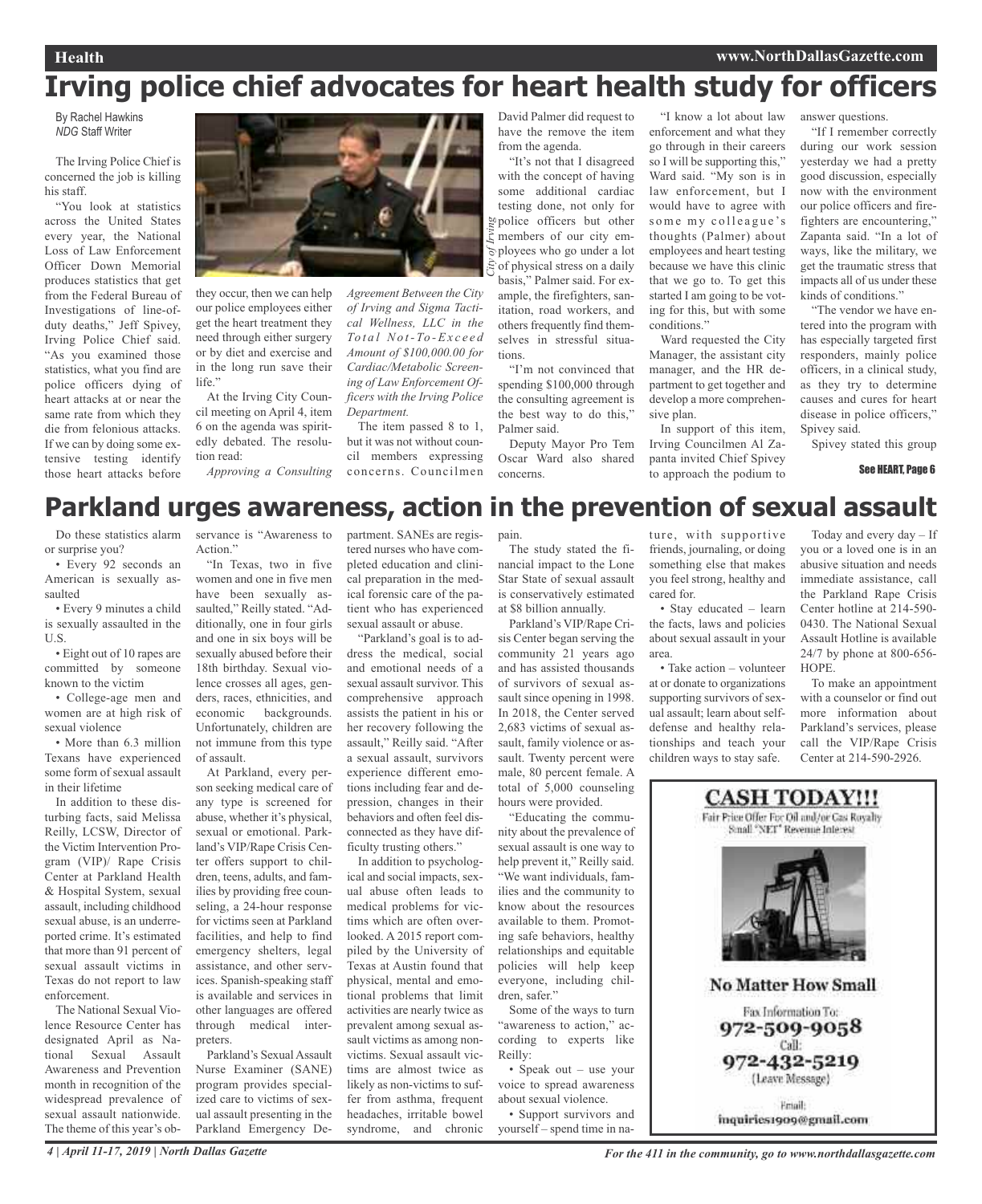### **www.NorthDallasGazette.com**

#### **Dallas**

The **Vignette Art Fair** will be held from April 11 to April 14, at various times at the Women's Museum building at Fair Park, in Dallas.

Vignette Art Fair is an alternative fair that highlights talent that has been underrecognized and made ancillary by art institutions and establishments. This satellite fair will bridge the gap between local and international art scenes by displaying the work of creative female, and female identifying, minds during a time when the international art market descends on Dallas.

This exhibition is free and open to the public during public viewing hours in The Women's Building. For more information visit www.texasvignette.org.

The **2019 Dallas International Film Festival (DIFF)** will open on April 11 and run until April 18, at Magnolia Theatre in West



Village, at Dallas. DIFF will screen more than 110 films from 25 countries. All-access festival passes are available now and range from \$75-\$500. Individual tickets start at \$12. To learn more visit www.dallasfilm.org/.

*DBD T*

Dallas Black Dance Theatre: **Encore! Rising Excellence** will take place on April 12 and April 13, at 7:30 p.m. at Moody Performance Hall, in Dallas. My'kal J. Stromile choreography takes influence from ballet, stretching beyond the classical form and layered with many facets of expressionism. Encore! choreographer Lorenzo "Rennie" Harris is known for going outside the box to choreograph hip-hop works fusing Shakespearean narrative with hip-hop vocabulary while mixing hip-hop music with rock, modern and classical sounds. Tickets start at \$35. To purchase them visit attpac.org.

Celebrate **Record Store Day** on April 13, from 7 a.m. to 10 p.m. at Josey Records and Music, in Dallas. Josey's is opening early and staying open late to celebrate Record Store Day. This homage to record store culture and vinyl includes live bands, DJs, food and drinks. Exclusive Record Store Day releases and special limited edition vinyl will be for sale. To learn more visit facebook.com/events.

#### **Irving**

Irving's School's **Out Program** will be held on April 19, from 9 a.m. to 6 p.m. at Lee Park Recreation Center, in Irving. Parents can register their children for a full day of supervised fun and enjoyable activities

including games, sports, crafts and more. For children in grades K-5. Registration deadline is April 12.

Cost is \$20 per child and includes lunch. For more information contact (972) 721-2508.



# Destined to Succeed

Whatever your child wants to be is within reach when you are involved. Your engagement in their education will prepare them for the future.

To learn more about the Every Student Succeeds Act (ESSA) and how you can advocate for your children, visit us at www.nnpa.org/essa

Sign-up for our ESSA alerts at www.nnpa.org/essa



C 2019 NATIONAL MUVERAPLE PUBLISHERS ASSOCIATION





*April 11-17, 2019 | North Dallas Gazette | 5*

### **City Briefs**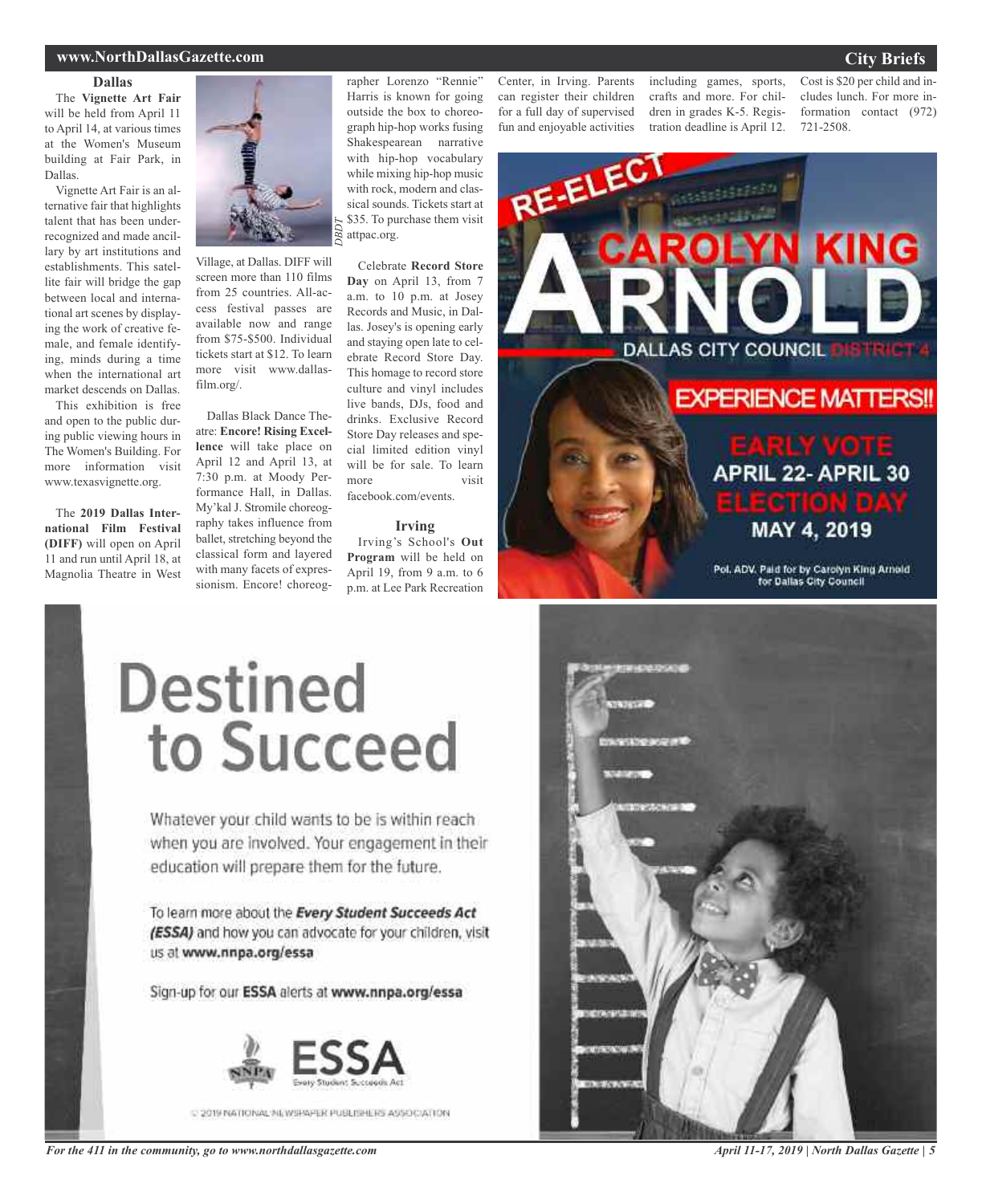## **Institute's new partnerships widen the way for university entrepreneurs**

Students at The University of Texas at Dallas with a desire to be entrepreneurs now have the opportunity to engage mentors, access workspaces and accelerate the launch of their products, thanks to new partnerships with two startup accelerator programs and a technology think tank.

The UT Dallas Institute for Innovation and Entrepreneurship announced in March that it has partnered with Capital Factory, an early stage tech investor. UT Dallas students and alumni with a tech-related product or service idea are encouraged to apply for co-working privileges and mentor network access at Capital Factory.

The partnership marks the latest in a series of formalized relationships that the institute has entered into with the goal of elevating the University's role in entrepreneur-driven economic development in North Texas and beyond.

In February, the institute announced its founding partner role in the Dallas Entrepreneur Center (DEC) Network's Innov8te Smart Cities Incubator. And in January, UT Dallas became the first university in the U.S. to join the Blockchain Research Institute (BRI).

"Great startup ventures are the result of countless hours and tireless support of many people," said Steve Guengerich, executive director of the institute. "They start with the core team of founders and advisors, which is where UT Dallas plays its role. But in addition, success requires savvy investors, experienced men-



*The Institute of Innovation and Entrepreneurship at UT Dallas regularly hosts meetups for students to interact with mentors. Chris Wilkes (left), president and CEO of Enginsoft USA, talked to students at a recent event. New partnerships are helping give students more opportunities to get their startups off the ground.*

tors and enthusiastic partners — bringing the very best that a region or industry has to offer to aid the startup. That's our motivation for the BRI, Capital Factory and Innov8te partnerships."

### **Capital Factory**

The relationship with Capital Factory will accelerate to market the products and services of ventures founded by members of the UT Dallas community, said Guengerich, also a clinical associate professor of management in the Naveen Jindal School of Management.

A limited number of individual and team co-working memberships to Capital Factory's location in the Uptown district of Dallas are available to UT Dallas students and qualified alumni, faculty and staff — regardless of their school or degree. New cohorts are admitted monthly.

"UT Dallas was one of the first places I visited when I toured Dallas for the first time, and I was impressed," said Joshua Baer, Capital

Factory founder and CEO. "The strength of its student body and faculty — from the business school to engineering to computer science to life sciences — was exceptional, as was its shared entrepreneurial mission. We've already invested in more than one UT Dallas alumni company, and I expect to see that number continue to grow."

#### **Blockchain Research Institute**

An independent, global think tank headquartered in Toronto, the BRI works to identify the strategic implications and opportunities of blockchain for business, government and society. Blockchain is a digital, public ledger that records online transactions and serves as the core technology for cryptocurrencies like bitcoin.

Alex Tapscott, BRI cofounder and co-author of Blockchain Revolution: How the Technology Behind Bitcoin and Other Cryptocurrencies Is Changing the World, will serve as a distin-

**HEART,** continued from Page <sup>4</sup>

is only targeting police officers at this point. But in the area, they have done some others with fire department personnel.

"What they are looking for, is because of the stress police officers are under, because of the shift work that they work, because of the number of overtime hours that they work, there are a number of factors that figure into the number of

heart disease," Spivey said. Spivey assured the council the expenditures will not exceed the \$100,000 price tag on the agenda. So far, the number of employees currently enrolled leaves the forecasted city's costs under budget. By comparison, the price of this initiative is much less than paying the benefits or for treatment of just one of the police officers who suffer a heart attack on duty or fatality.

The money which is being paid will not come out of the general fund budget, funding is from a separate source the police has access to, which is an allowable expense for officer safety and wellness.

"I think this is a proactive step to take as the Chief of Police to help my employees stay healthy and serve the residents of this community," Spivey said.

guished visiting scholar and adjunct professor at UT Dallas.

Faculty members and students will have opportunities to participate in live webinars with global experts. Dr. Zhiqiang (Eric) Zheng, professor of information systems in the Jindal School, is the lead researcher involved from UT Dallas. "Welcoming UT Dallas to

our membership helps the BRI's multimillion-dollar research program support not just the commercial or regulatory world, but academia as well," said Don Tapscott, co-founder and executive chairman of the BRI. "We look forward to helping

the world-class researchers and educators navigate the blockchain revolution."

A grand opening launch celebrated the partnership recently during Dallas Startup Week.

#### **Innov8te Smart Cities Incubator**

In February, the institute formed a new partnership with the DEC Network called the Innov8te Smart Cities Incubator.

Located in the West End in downtown Dallas, the incubator focuses on smart city technology research and development for the region. Its mission is to support and highlight Dallas-Fort Worth companies focused on building products and technologies in areas such as data analytics and visualization, the "internet of things," artificial intelligence and machine learning, blockchain and virtual reality.

Guengerich said UT Dallas students and alumni are increasingly proposing new ventures related to civic innovation, and the Erik Jonsson School of Engineering and Computer Science is a leader in the internet of things and other areas of smart cities innovation.

In addition to the institute, founding collaborators includeAT&T Inc., Cisco Systems Inc. and Microsoft Corp.

### **RIDE MORE. DRIVE LESS. BREATHE EASY.**

EarthX 2019 | Fair Park | Dallas Friday - Sunday | April 26 - 28



### DART is helping clear the air across North Texas:

- . DART recycles 65 tons of paper annually, the equivalent of 1,110 trees per year.
- . Our DART bus fleet is tueled with Compressed Natural Gas (CNG).
- . DART buses use 8.7% less energy per passenger mile than a typical car.
- . DART Light Rail trains have the same emissions as a golf cart.

Downtown Dallas track improvements will impact travel to EarthX. Plan ahead and learn more at DARI org/plus

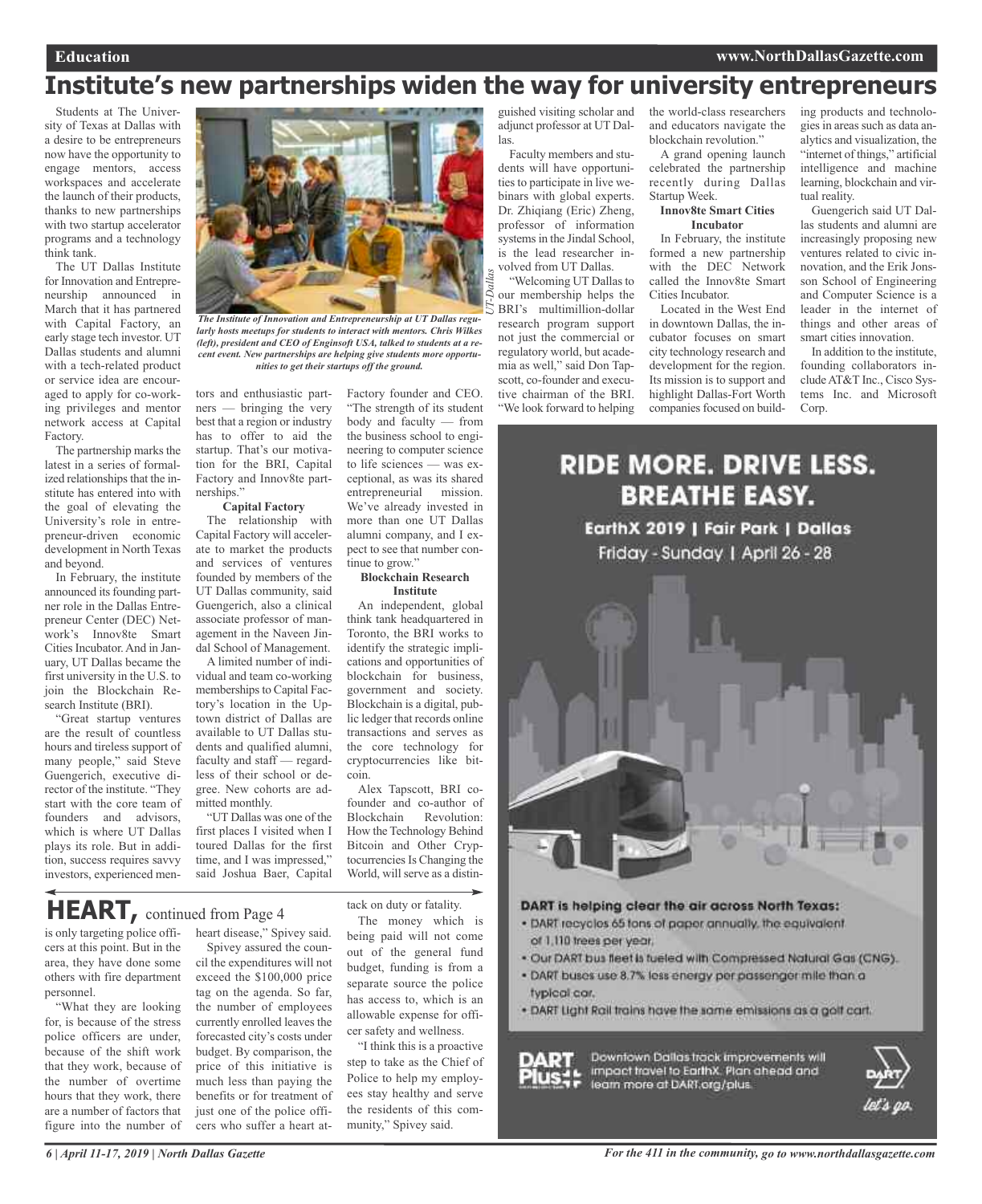### **Carrollton Police implement state-of-the-art records management technology**

The Carrollton Police Department has signed on with Mark43, a leading cloudbased public safety software provider, becoming the first Texas agency to implement the multi-tenant Mark43 records management system (RMS).

The cloud-based RMS technology will enable unprecedented data sharing and efficiency for Carrollton public safety by facilitating processes including writing reports, investigating cases, logging physical evidence, and managing videos, images, and audio content securely in the



cloud. The application is device-agnostic and will save officers invaluable

time by enabling seamless communication and reportfiling out in the field.

"Mark43 is the ideal technology provider to support our vision," said Carrollton Police Chief Derick Miller. "We are dedicated to leveraging our employees' unique abilities by equipping them with innovative law enforcement technology, and we are proud to be trailblazers as the first Texas agency to implement Mark43's game-changing platform."

*Mark43* With more than 60 public safety agencies signed from coast to coast, Mark43 is dedicated to meeting state and federal requirements for each of its clients. The implementation will enable the Carrollton Police Department to consistently comply with requirements mandated by the Texas Incident-Based Reporting System (TIBRS) and state racial profiling reports for the Texas Commission on Law Enforcement (TCOLE).

As the pilot Texas agency to assist Mark43 in its design of mobile applications, digital evidence management, and other future Mark43 products, the Carrollton Police Department will receive the designation of a Mark43 Center of Ex-

cellence.

"We are honored that the Carrollton Police Department chose us over a host of bigger legacy providers who are prominent in their area," said Scott Crouch, CEO and Co-Founder of Mark43.

"Our close work with Carrollton police to meet community and state-specific needs will facilitate future success and expansion of Mark43. As our nation's second-largest state, Texas is a particularly meaningful market that is full of possibilities for driving public safety forward."

### **Irving approves new hike, bike trail near West Irving DART Station**

In February, the City of Irving approved the 2.4 mile Rock Island Road bike and pedestrian trail between the West Irving DART station and Irby Lane.

The \$3.65 million project includes a 10-foot-wide trail

that will accommodate bicycle and foot traffic, provide a major east-west pedestrian route, and will offer safe and reliable access to light rail service. The project will include lighting along the trail. The

North Central Texas Council of Governments was instrumental in securing the funding through the Federal Highway Administration, Texas Department of Transportation and the City of Irving.

The bike and pedestrian trail is part of the larger Fort Worth to Dallas Regional Trail system.

Once completed, the trail will connect the cities of Fort Worth, Arlington, Grand Prairie, Irving and Dallas.

Construction is expected to begin on this section in April and should be completed by spring 2020, weather permitting.

City staff also is working on proposals to complete

Irving's Campion Trail. Roughly 15 miles of the city's master-planned, 22 mile greenbelt is accessible for public use

In the future, the city plans to fully connect all sections of Campion Trail.

# 2019 KNOWLEDGE IS POWER Saturday, April 27, 2019 9:00 am - 12:00 Noon **Bill J. Priest Institute** Minority / Women **Business Enterprise** Connect with city, state, and local entities. Find out about current business opportunities. Network with other business professionals. Learn results driven strategies to improve your business. **Dallas County** nity College District Register today! https://disdkip19.eventbrite.com

Expo) Informative Workshops! Networking! Complimentary Breakfast [Amazing Door Prizes

dias/Fort Worth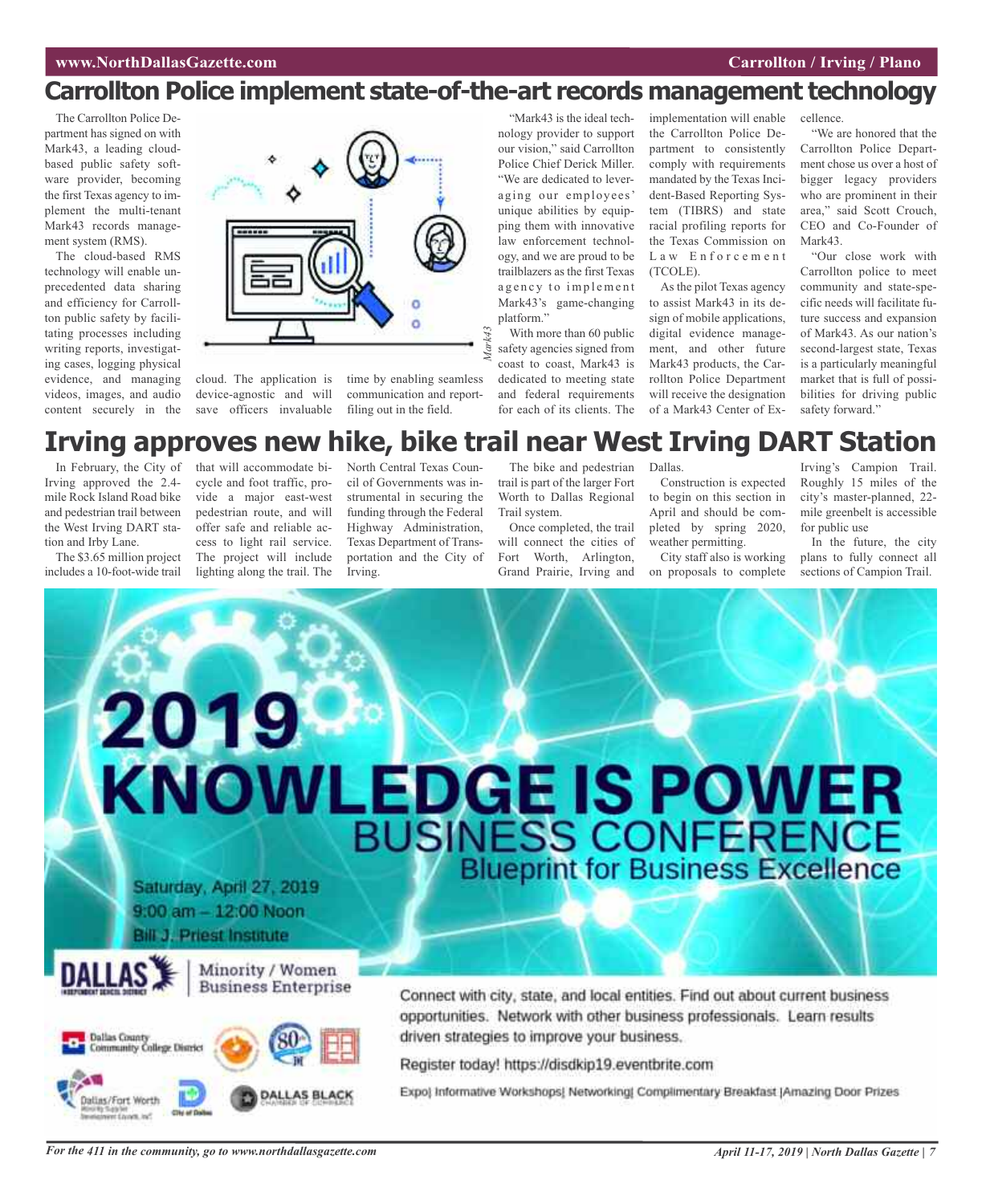# **COMMITTED TO AFFORDABLE, RELIABLE, ENVIRONMENTALLY SUSTAINABLE ENERGY PRODUCTION**

Texas is at the forefront of America's energy renaissance. U.S. energy production is reaching all-time highs and so is our commitment to the environment and the many communities where we operate and employ many of your neighbors, family and friends.

That's why we believe in the importance of advanced pipeline infrastructure that helps us get your energy safely from point A to point B, while reducing emissions for cleaner air and helping alleviate traffic congestion by taking thousands of trucks off the road.

We invest in your energy security, jobs in your communities, and a healthier environment in the areas where you - and we - work, live and play. We're here every step of the way towards a better future for Texans.

### **MORE U.S. ENERGY PRODUCTION LESS ENVIRONMENTAL IMPACT**

 $(1990 - 2017)$ 



 $(1990 - 2017)$ 

METHANE EMISSIONS **14 %** 

 $14\%$   $\Rightarrow$ 

**DECREASE IN CARBON DIOXIDE EMISSIONS (FROM 2007 TO 2017)** 

C Copyright 2019, Paid for by the American Petroleum inititute...Ait rights inserved





*For the 411 in the community, go to www.northdallasgazette.com*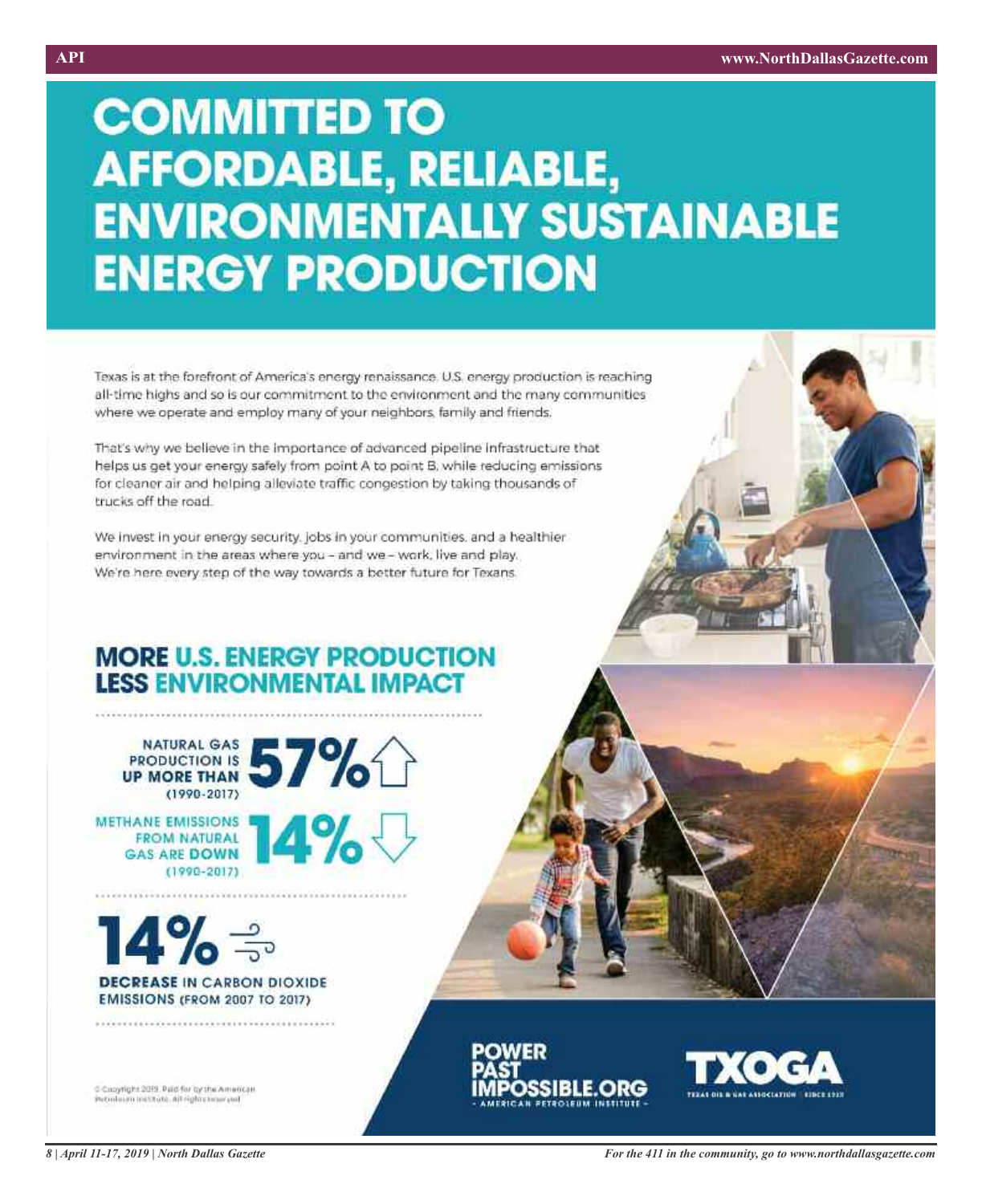# **Dallas, don't miss your shot to see Hamilton**

By Rachel Hawkins *NDG* Staff Writer

It's sassy, it's a head-bobber, it's historically inspired, it's *Hamilton!*

This cultural phenomenon of a Broadway musical takes what we know about history and gives it an authentic flair and a one of a kind experience. Hamilton the musical will run until May 5, at Music Hall at Fair Park, in Dallas. Since starting in 2015, it seems the hype has been followed all the way to Dallas, four years later.

*Hamilton*, created by Lin-Manuel Miranda, and inspired by the 2004 biography Alexander Hamilton, follows the rise and fall of one of America's Founding Fathers.

The musical begins in 1776 in New York when Hamilton, played by Joseph Morales, meets Aaron Burr played Nik Walker, John Laurens played Eean S.



Cochran, Marquis de Lafayette played by Kyle Scatliffe, and Hercules Mulligan played by King David Jones during "My Shot."

Hamilton then becomes George Washington's aidede-camp during "right-hand man," meets Angelica, Eliza, and Peggy ("The Schuyler Sisters") and marries Eliza Schuyler, played by Emily Jenda ("Helpless"). The rest of the musical follows Hamilton's ex-

perience in the United States as the young nation wins its independence, and Hamilton is selected as the first Secretary of the Treasury.

What makes this retelling of *Hamilton* so unique is the choice of non-white characters. As you look upon the sea of black and brown faces, you start to realize Lin-Manuel Miranda purposely did this to reflect the type of society we live in.

While it may not be entirely historically accurate, it is culturally precise as a reflection of a 21st century nation built by immigrants.

Even down to one of the lines *Hamilton* shouts in the middle of a song sequence, "Immigrants, we get the job done," it is evident everything in this musical is done with meaning.

*Joan Marcus* This is especially displayed in the music. The songs are either rapped, sung or talked through in hip-hop, R&B, or pop style. There are 34 original songs in the musical, some of the audience favorites being "My Shot," "The Schuyler Sisters," "You'll Be Back," "Satisfied," "That Would Be Enough," "The Room Where It Happens," and "It's Quiet Uptown."

You can definitely tell the sound design, orchestra arrangement, music coordinators, did a fantastic job to keep the musical choices upbeat and exciting

throughout the entire production.

vealing love letters to Elizabeth Schuyler. A first edition of the "Reynolds Pamphlet", which survived Eliza's attempt to have them all burned, *Hamilton's* critical financial papers, and draft letters rallying to defeat Jefferson at all cost after Washington declined to run for a third term, Orginal letters and documents of Hamilton, Washington, Jefferson, Burr, and more. Also featured are Hamilton Jr's annotated copy of the Fed-

eralist Papers.

This unique collection will be on display, in the lobby of the Music Hall free of charge until May 5. So if you want to be in the room where it happens, it's highly suggested you check out *Hamilton* while it's in

But it is not just the musical choices which make the musical unique. The set design and lighting designing provide a significant impact on how the audience experiences the show. While the background does stay the same in the show, the lighting and set pieces does a fantastic job of transporting the audience back in time.

Before the show, audience members will also have the opportunity to check out a historical collection in collaboration with the Dallas Public Library, and Seth Kaller Inc. This collection holds documents from the Revolution War and Founding Era.

These documents include one of *Hamilton's* most re-



Dallas.

ACTION, continued from Page 3

mond, 530 East Trade Street, Charlotte, North Carolina; and

• Friday, May 3 at 8:30 a.m., EDT, Federal Reserve Bank of Atlanta, 1000 Peachtree Street N.E., Atlanta, Georgia.

If you are unable to attend the meetings in person, we urge you to file a formal complaint with the banks regarding their past wrongdoings and post a copy of this complaint on the PEP Facebook page.

Once the merger is complete, BB&T will roughly double in size. This merger marks the formation of a financial superpower that is not to be taken lightly.

Homeownership comprises the majority of a family's net worth.With these institutions consistently denying loan applications submit-



Requests to speak at the Charlotte and Atlanta meetings must be submitted by 5 p.m. EDT on Monday, April 15 for the Charlotte meeting and by 5 p.m. EDT on Tuesday, April 23 for the Atlanta meeting.

Written comments can be submitted to the Federal Reserve Bank of Richmond, P.O. Box 27622, Richmond, VA 23261 as well as the FDIC'sAtlanta Regional Office, 10 10th Street, NW, Suite 800, Atlanta, GA 30309-3849.

These institutions must be held accountable for their actions. Together, we can make our voices heard.



Dassyr, Braun, Sa. Puston<br>Elite News



**DILIDII ERIS** 

**Bestan Goas Fastine**<br>Dallas Post **Dalles Examiner** Tribuna



CHERVE SMITH **Texas Netro News** Gartind Joumal **L'Messenger** 

Dallas Weekly

**Protect Wasserms** 

Tuesday, April 23, 2019 - 6-9 p.m. The Black Academy of Arts and Letters 1309 Canton Street, Dallas TX 75201

The Dallas-Fort Worth Association of Black Journalists

invites you to a forum answering a very important question:

**SWORDS** 

Why is the Black Press necessary?



*NDG Entertainment Ticket Giveaway!!! Visit us on Facebook to win tickets to the the hottest events in Dallas/Fort Worth!!!!*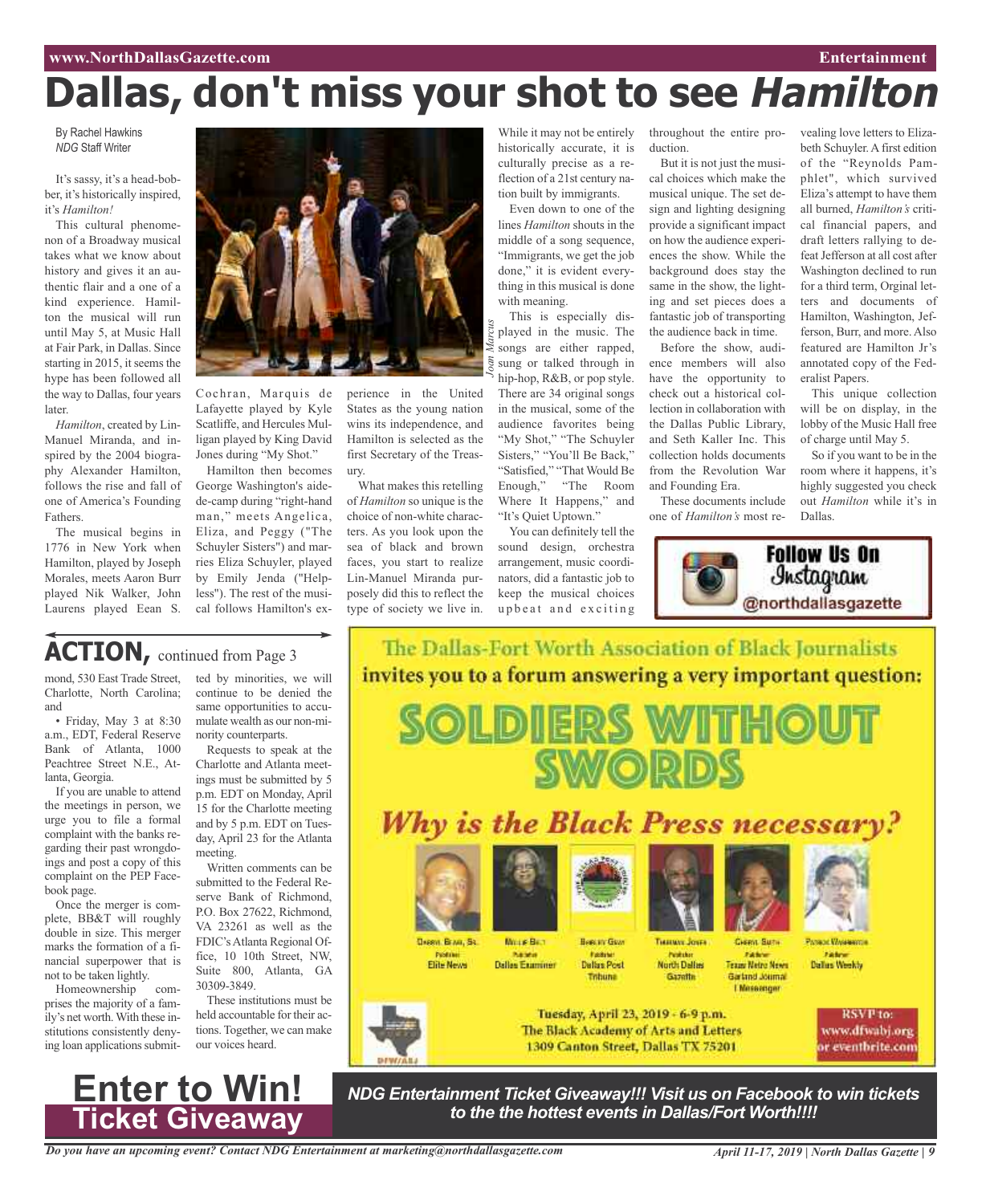# **Undermain Theatre latest play features a couple caught in middle of U.S. and Mexico's on-going drug war**

The Undermain Theatre is presenting the final play in Matthew Paul Olmos'3-play cycle, Whither Goest Thou America: A Festival of New Plays. Four weeks of staged readings of new American plays examining the current American Landscape. Each week of the series has focused on a different playwright and play with readings of the play by an ensemble.

The fully-staged world premiere of so go the ghosts of méxico, part three by Matthew Paul Olmos is the centerpiece of the festival. It is also the final installment in this three-play cycle exploring the U.S./México drug wars.

A young Méxican couple gets caught up in the web of the drug trade between the two countries, changing their lives forever. But is their ordeal what it seems or a mirage of disinformation created by unseen forces? Somewhere between truth and illusion a mother from México searches for her missing daughter.

The third part of Matthew Paul Olmos's poetic trilogy explores the human struggle of the US/México drug wars and the shadowy forces which create the market and distribution system shaping the world on both sides of the border.

The preview performances are April 11-12 at 7:30 p.m. with opening night scheduled for Saturday, April 13. Then the show will continue each Friday and Saturday at 7:30 p.m. with Sunday matinees at 2 p.m. until Sunday, May 5.

The Undermain Theatre is located at 3200 Main Street in Dallas. Tickets are available at undermain.org.



*The One You Never Forget is one of many films to be presented at the Dallas International Film Festival.*

### **Three flicks to see at the Dallas International Film Festival**

The 13th Annual Dallas International Film Festival kicks off on Thursday,April 11 and the weekend is filled with a wide range of options for movie lovers. The options include Latin America cinema, family friendly flicks, plenty of documentaries, of course short films - what festival would not have shorts to race through. You can find the full

slate of films at dallasiff.org. Meanwhile here are three worth considering:

•*Extremely Wicked, Shockingly Evil and Vile* - Discover Ted Bundy through the eyes of his girlfriend Liz. Like many women around America who could not imagine a smart, charming and attractive man like that can not possibly be as evil the police and prosecurtors suggest. The film will open in select theaters next month and be available via Netflix but you can catch it on opening nightApril 11.

• *The One You Never Forget* - As a teen prepares to attend his first dance, his parents reminisce about their own but then suddenly Carey gets elusive and is not so cooperative with his father's plan. Film

features Tasha Smith from Empire and Malik Whitfield from The Temptations. See it Saturday, April 13 at 11 a.m. or Tuesday April 16 at 4:30 p.m.

• *Midnight Family* is the story of the Ochoa family in Mexico City that runs a forprofit ambulance. They are competing against other EMTs, while corrupt police

forces his family to try and go legit. But the financial pressure could jeopardize their patients well-being and their financial stability. Screenings are Sunday April 14 at 8:30 p.m. and Wednesday, April 17 at 10 p.m.

For tickets and locations of the films showcased from April 11 - 18, visit dallasiff.org.

### **Exhibit inspired by Langston Hughes now open at the Dallas Museum of Art**

The Dallas Museum of Art is presenting *America Will Be!: Surveying the Contemporary Landscape*, a focus exhibition of works primarily from the DMA's collection of contemporary art that take the American landscape as a point of departure. If scenic images of the land were historically used to glorify the territory that would come to be called America, this exhi-

bition looks at contemporary artists who have redefined the landscape genre through a variety of media and strategies. America Will Be! broadens the concept of the landscape through literal depictions of the natural world and allusions to a diversity of American experiences. The title of the exhibition

is a rousing line from "Let America Be America Again,"

a 1935 poem by Langston Hughes.In the poem, Hughes yearns for a future where the grandiose promises of the American dream are finally delivered to all people, regardless of race, class, or country of origin. He swears that every worker who has constructed America will redeem "the land, the mines, the plants, the rivers" and the spirit of the nation.

"The Dallas Museum of Art has a strong interest in further developing areas of artistic production that have historically been underrepresented in its collection," says Dr.AgustínArteaga, The Eugene McDermott Director. "America Will Be! showcases how new acquisitions in its contemporary collection can augment its collection of postwar masterworks

to tell richer and more varied stories of American visual culture and identity."

In conjunction withAmerica Will Be!, Lonnie Holley will appear at Late Night in April. Holley is one of the most renowned sculptors, installation artists, and performers of the Deep South. Improvising with his longtime collaborator, cellist Dave Eggar, and performers from the POINT ensemble, Holley will create a performance that evokes experiences both personal and universal, haunting and hopeful. The event is presented in partnership with the SOLUNA festival. Holley's promised gift The Journey: From Africa to America (1983) will be shown in the exhibition.

The exhibit runs through Oct. 6.

### **NDG Entertainment: Munch it up, relive the 90s or catch some tunes in DFW**

By Tiffany Gilbert NDG Entertainment

Join in on the fun at the **90's Block Party** on Henderson Ave, on April 13, from  $5$  p.m. to  $10$  p.m. at High Fives, in Dallas. Join Dallasites101 and Dallas Sport & Social Club as we take you back to the 90's! Grab your scrunchies and choker necklaces, and meet us on Henderson Ave the evening of Saturday April 13th for a 90's Block Party! Tickets can be purchased at

### Eventbrite.com.

You can see **Tokyo Jetz** perform live this weekend on April 14, at 7 p.m. at the Cambridge Room at House of Blues, in Dallas. To purchase tickets visit Concerts1.livenation.com.

You don't want to miss **DMX - 20 Year Anniversary Tour - It's Dark and Hell** is Hot on April 15, at 8 p.m. at the House of Blues, in Dallas. Tickets will start at \$30 and go up to \$87.50. To purchase tickets visit



concerts1.livenation.com.

Experience the **Trevor Noah: Loud & Clear Tour** on April 19, starting at 7:30 p.m. at The Pavilion at Toyota Music Factory, in Irving. Tickets start off at \$79.50. For more informa-

tion and tickets visit concerts1.livenation.com.

Don't miss out on the retelling of the story: **The Wizard of Oz**, on April 19, starting at 7 p.m. at Casa Manana, in Fort Worth. Follow the yellow brick road! This musical favorite tells the story of Dorothy and her dog Toto, who have been swept away by a tornado to the land of Oz. As they search for their way home, they meet a Scarecrow, a Tin Man, and a Cowardly

Lion who help guide them on their way to find the magical Wizard of Oz. Based on the beloved 1939 movie featuring your favorite tunes such as, If I Only Had a Brain and Somewhere Over the Rainbow. The Wizard of Oz will have you humming and dancing whether you're experiencing it for the first time or the tenth! For tickets visit 1.ticketmaster.com.

Munch it up at **D- Town Food Fest**, on April 20, from 2 p.m. to 10 p.m. at City Hall Plaza, in Dallas. This festival is all things surrounding Food so please come hungry!!

Our festival will stretch over 8 Hours with over 60 different participating food vendors. Outside of food there will be plenty of fun including Live Music from some of Dallas's best bands! Tickets start at \$5. Make plans to be at the 2019 D-Town Food Fest by visiting Eventbrite.com.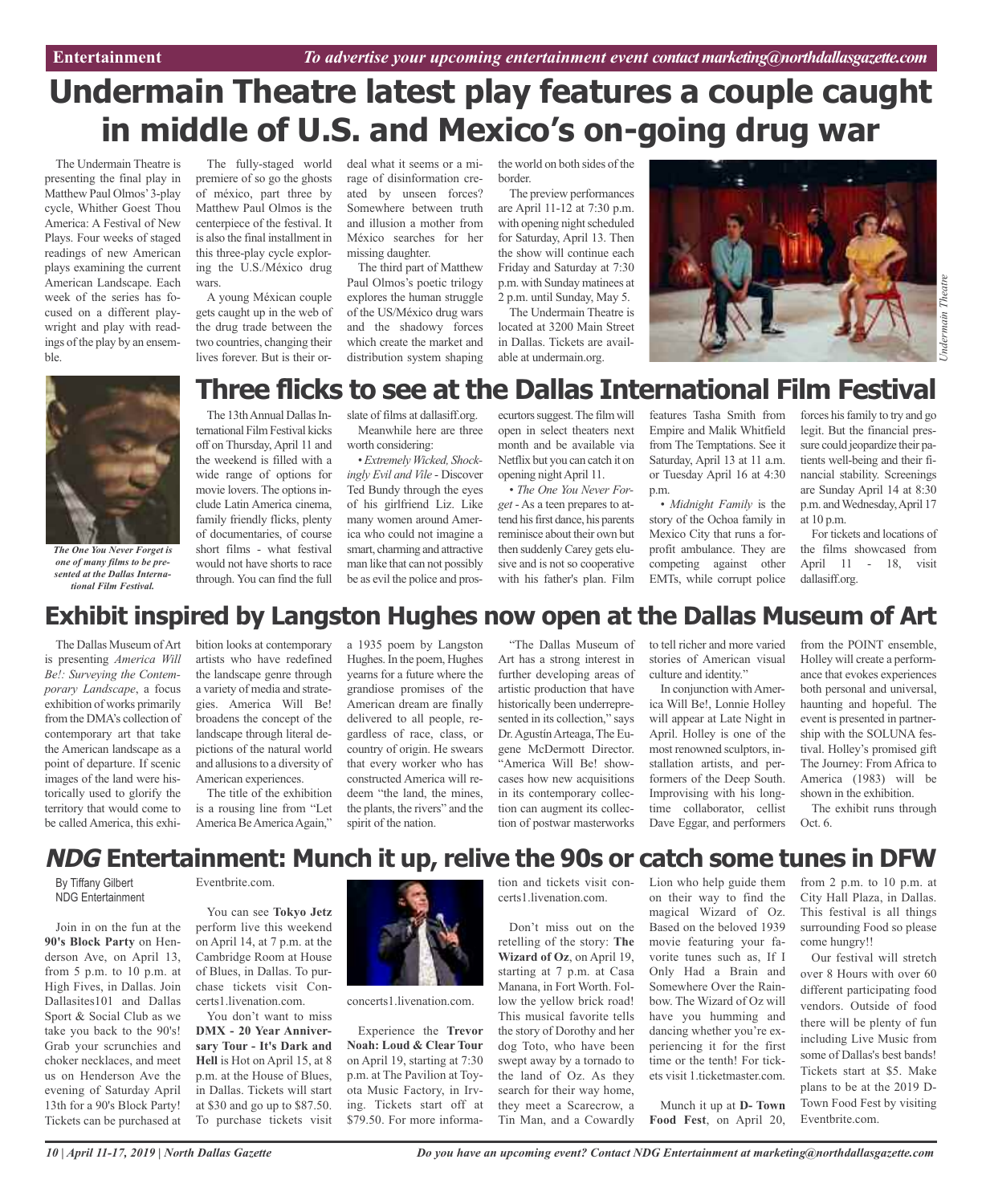# **After 51 years, fair housing still an unfinished journey**

By Charlene Crowell NDG Special Contributor

Fifty-one years this month, the Fair Housing Act (the Act) was enacted to ensure that housing discrimination was illegal. Yet just days before the annual observance of Fair Housing Month began,

headline news articles reminded the nation that housing discrimination still exists.

For example, on March 19, the Office of the Comptroller of the Currency (OCC) fined Citibank \$25 million for violations related to mortgage lending. At issue was Citibank's "relationship pricing"

program that afforded mortgage applicants either a credit on closing costs or a reduced interest rate. These cost breaks were intended to be offered to customers on the basis of their deposits and investment balances. According to OCC examination at Citibank, these 'relationships" did not include all eligible

customers – particularly people of color. The regulator's conclusion was that the bank's practices led to racial disparities. The settlement calls for all

24,000 consumers affected to receive \$24 million in restitution. Days later on March 28, the fed-

eral department of Housing and

Urban Development charged Facebook with violating the Act by enabling its advertisers to discriminate on its social media platform. According to the lawsuit, Facebook enabled advertisers to ex-

**Marketplace**

### **COUNCIL,** continued from Page <sup>1</sup>

to save these houses."

Carrillo proposed a lottery system to "adopt" one or two houses a year, bring them up to code and keep West Dallas residents in the neighborhood.

In District 14, incumbent Philip Kingston faces two challengers; David Blewett and Warren Johnson. The challengers were not present at the forum, and Kingston said their absence was noteworthy as he stated both challengers had been opposed to Kingston's calls to remove Confederate statues from city property and changing the names of DISD schools named for Confederate veterans. He added that one of them even filed a lawsuit to keep it from happening.

"I'm not saying that's why they're not here, but I do know those two things to be facts," Kingston said.

Kingston, not known for his shyness on the council, also addressed his nominating of Sandy Greyson as mayor Pro Tem. The nomination came at a time when there was no sitting councilmember from District 4, and drew criticism from some in the African-American community as there had been a tradition of having a Black member in the position when there was a White mayor.

"Well I was specifically referring to Casey Thomas being an inappropriate person to fill that role because he does not have a reputation for integrity," Kingston said. "He does not have a reputation for strong leadership. And so perhaps I should have just said that. I mean that couldn't have been misconstrued. Right? But I was specifically referring to not having Casey. Then I actually voted for Tennell (Atkins)."

Kingston pledged to accelerate what he calls "justice and equity work" if re-elected for another term on the Dallas City Council.

The final presentation of the evening was in District 14, where incumbent Jennifer Staubach

Gates faces a challenge from former Dallas Mayor Laura Miller. Gates was not able to attend the forum, giving Miller the floor for the entire segment.

"I am the first Mayor of Dallas to ever run for the Dallas City Council," Miller joked with the audience at the beginning of her presentation. "I don't have extraordinary political ambitions, because I'm not going up. I'm running for council."

Miller said she is running simply because she is a homeowner and she is very frustrated with what is happening in the neighborhoods around where she lives. She has been assisting homeowners in zoning and development cases for the past six years, and says returning as a councilmember is her best option for addressing the problems.

She was, once again, asked about how Dallas lost the stadium deal to Arlington to serve as the home field for the Dallas Cowboys. She recalled negotiations with Jerry Jones, and how his desires and requirements were to big for what Dallas was willing to give. Arlington, on the other hand, was willing to make more concessions for the NFL franchise -- in-

cluding homeowners being removed from the area by eminent domain, and special tax usage - than what Miller was willing to ask of Dallas residents.

"They spend their money on stadiums and we spend our money on public transit," Miller concluded.

Housing issues being at the heart of her latest run, Miller addressed gentrification questions from the audience by calling for a wide range of home ownership levels, and single and multi-family housing options, to be spread throughout the entire city. She said there would be a different focus for her as a member of the council than there was when she served as mayor.

"I look forward to whoever the council is, and whatever their needs are," Miller said. "I look forward to helping all homeowners city-wide. I'm full of energy and I'm full of passion and I care a lot. And that's why I'm running."

The Dallas City Council election will be held on May 4, with early voting beginning on April 22. Monday Night Politics will resume on March 15. It begins at 6 p.m. at the African American Museum in Fair Park, and is free to the public.



*Dallas City Councilmember Philip Kingston (at right) responds to audience questions as Monday Night Politics moderator Demetria McCain looks on. Kingston is running against two challengers for the District 13 seat in the upcoming election. (Photo: David Wilfong / NDG)*

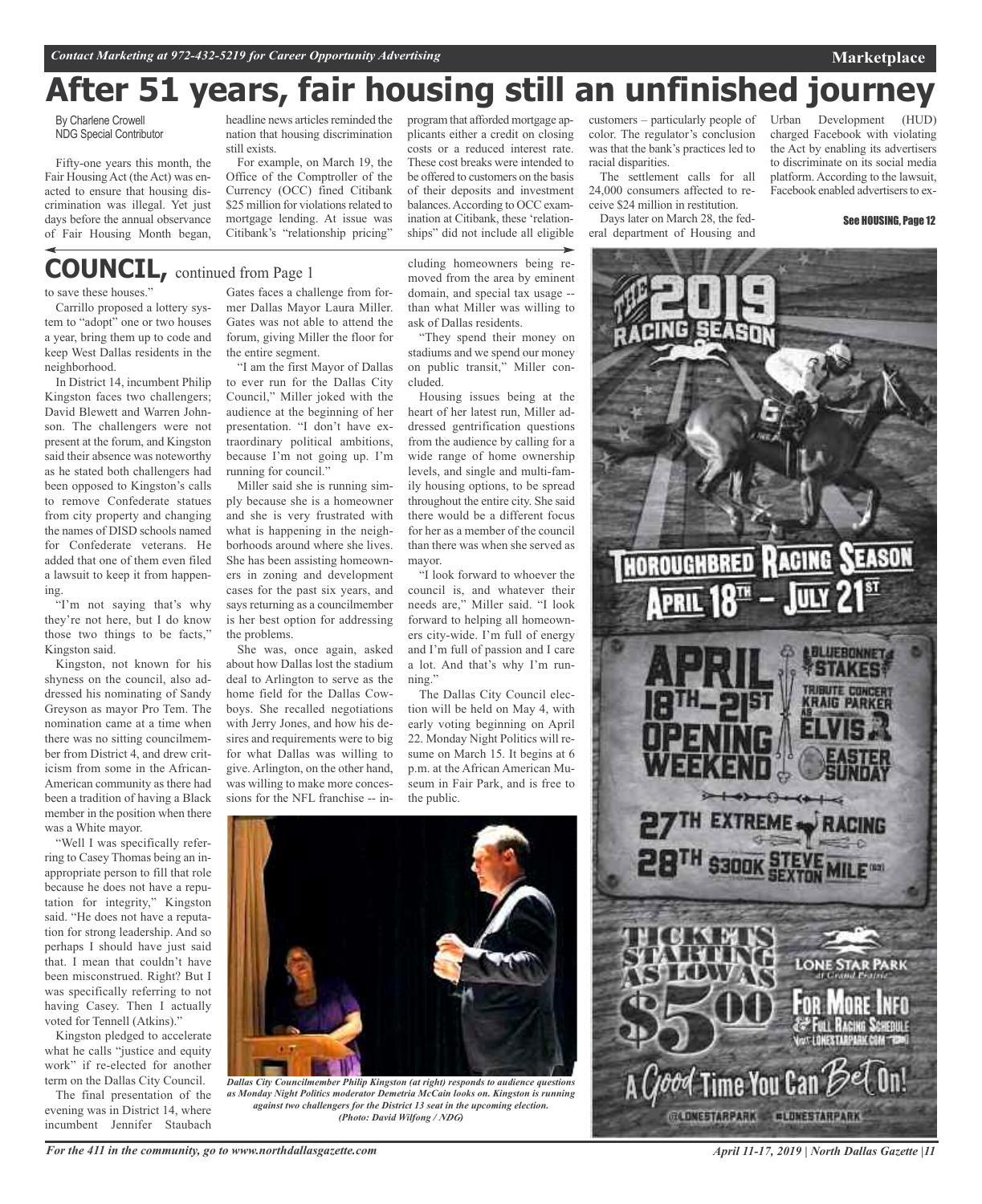Miller, president of North Dallas Bank & Trust Co. "We are constantly looking for ways to enhance the services we provide and our HomeStart program is further evidence of that effort. We believe loans provided through this program support community development and enable our borrowers to fulfill their dream

## **North Dallas Bank & Trust Co. unveils revamped Homestart program**

North Dallas Bank & Trust Co. (NDBT), has unveiled its revamped Home-Start program, a mortgage program designed to make home loans affordable for Dallas residents looking to become first-time homeowners.

The HomeStart program provides loans in amounts up to \$236,180. To be eligible for the program, applicants can have a total household income up to a maximum of \$71,650, and the home financed must be located within one of the communities served by NDBT.

"Our HomeStart program was created to help families build a solid foundation for their future," said Larry

### **HOUSING,** continued from Page <sup>11</sup>

clude people based on their neighborhood – a high tech version of the historical redlining of neighborhoods where people of color lived.

With 210 million Facebook users in the United States and Canada alone, the social media mogul took in \$8.246 billion in advertising in just the last financial quarter of 2018.

As April's annual observance of Fair Housing Month began, the Chair of the House Financial Services Committee used that leadership post to bring attention to the nagging challenges that deny fair housing for all. In her opening statement at the hearing held April 2, Chairwoman Maxine Waters set the tone and focus of the public forum.

"According to the National Fair HousingAlliance, individuals filed 28,843 housing discrimination complaints in 2017," said Waters. "Under the Trump Administration, fair housing protections are under attack….According to news reports Secretary Carson proposed taking the words 'free from discrimination' out of HUD's mission statement."

"He also reportedly halted fair housing investigations", continued Waters, "and sidelined top advisors in HUD's Office of Fair Housing and Equal Opportunity. These are unprecedented attacks on fair housing that must not go unanswered."

Several committee members posed similar concerns and offered comments that echoed those of Waters. Additional issues raised during the hearing spoke to a lack of enforcement, data collection, gentrification, racial redlining, restrictive zoning, and disparate impact.

Apanel of housing experts provided substantive testimony that responded to many of these issues, while also acknowledging how many fair housing goals have not yet been achieved.

Cashauna Hill, the Executive Director of the Greater New Orleans Fair Housing Action Center provided additional information on delays encountered with HUD's Fair Housing investigations.Although HUD set a standard for these complaints to be investigated within 100 days, many complaints go well beyond the agency's own guidelines. Cases older than 100 days are categorized as "aged" in HUD parlance.

"In 2017, HUD had 895 cases that became aged during that same year, and it had 941 cases that were already considered aged at the beginning of the fiscal year," noted Hill. "During that same time period, Fair Housing Assistance Program agencies had 3,994 cases that became aged and 1,393 cases that were already considered aged at the beginning of the fiscal year."

"Practically, what this means for groups like the Fair Housing Action Center," continued Hall, "is a delay in making victims of discrimination whole, and a delay in correction of housing providers'discriminatory behavior."

Speaking on behalf of the Zillow Group, Dr. Skylar Olsen, its Director of Economic Research cited additional data that underscored racial disparities and problems that continue with access to credit.

"Homeownership is a key tool for building wealth, and more than half the overall

wealth held by American households is represented by their primary residence," said Olsen. "But access to homeownership is not shared equally. In 1900, the gap between black and white homeownership rate was 27.6 percentage points. Today it is 30.3 percentage points."

Further according to Olsen, the Home Mortgage Disclosure Act (HMDA) shows that "black borrowers are denied for conventional home loans 2.5 times more often than white borrowers."

Even among renters, Skylar noted racial disparities in major metro areas like Atlanta, Detroit, Houston and Oakland, California adding, "local establishments and amenities including banks, health institutions and recreational facilities are less prevalent in communities of color than white communities."

Debby Goldberg, Vice President of Housing Policy and Special Project with the National Fair Housing Alliance (NFHA) was also a panelist.

"Not all neighborhoods were created the same," testified Goldberg. "The long history of housing discrimination and segregation in the U.S. has created neighborhoods that are unequal in their access to opportunities. They are not unequal because of the people who live there. They are unequal because of a series of public and private institutionalized practices that orchestrated a system of American apartheid in our neighborhoods and communities, placing us in separate and unequal spaces."

Goldberg also stated that racial discrimination included consumers of color with varying incomes.

of homeownership." Properties eligible for the program include singlefamily detached and attached homes, townhomes, and condominiums. Loans are available for new as well as existing properties. Some restrictions may apply.

Founded in 1961, North Dallas Bank has five bank-

"While many low-income communities, no matter their racial composition, suffer from disinvestment and lack of resources, even wealthier, high-earning communities of color have fewer bank branches, grocery stores, healthy environments, and affordable credit than poorer white areas."

Ms. Goldberg also posed a core question that was as basic as it was direct.

*Charlene Crowell is the Center for Responsible Lending's Deputy Communications Director. She can be reached at Charlene.crowell@responsiblelending.org.*

ing centers located in North Dallas, Addison, Frisco, Las Colinas, and Plano. Headquartered on the corner of Preston Road and LBJ at 12900 Preston Rd in Dallas, the bank is dedicated to helping people make smarter choices in business and life by offering authentic banking solutions and innovative online banking tools. North Dallas Bank & Trust Co. is Member FDIC and an Equal Housing Lender.

Sprint proposes to collocate wireless communications antennas at a centerline height of 145 feet on a 152-foot building at the approx. vicinity of 1600 Commerce Street, Dallas, Dallas County, Texas 75201. Public comments regarding potential effects from this site on historic properties may be submitted within 30 days from the date of this publication to: *Trileaf Corp, Anton Williams, a.williams@trileaf.com, 1051 Winderley Place, Suite 201, Maitland, FL 32751, 407-660-7840.*



Ed Bell Construction is a Dallas based heavy highway contractor doing business in the North Texas market since 1963. With clients such as TxDOT, Dallas County Public Works, and the Cities of Dallas, Fort Worth, Richardson and Mansfield (plus many others), we have a strong backlog of work in the highway market locally.

We are currently hiring for the following positions:

- **• Paving Machine Operator**
- **• Loader operator (Earthwork)**
- **• Excavator Operator (Underground)**
- **• Finishers (Structures, Paving)**
- **• Form Setters (Structures, Paving)**
- **• Laborers (Structures, Underground, Paving)**
- **• CDL Drivers (Water Truck, End Dump)**

Available: multiple openings

Rate: Negotiable

Must have own transportation

Years of Experience required will vary, from 6 months to 2 years (depending on position)

**Physical and Drug Screen Required Must have a Clear Background**

**Must be at least 18 years old (CDL Driver, 21 yrs)**

**Must apply in PERSON, Monday – Friday from 8am to 11am @ 10605 Harry Hines Blvd.**

**Please visit our website: www.edbellconstruction.com/careers Or email your resume to: careers@edbellconstruction.com**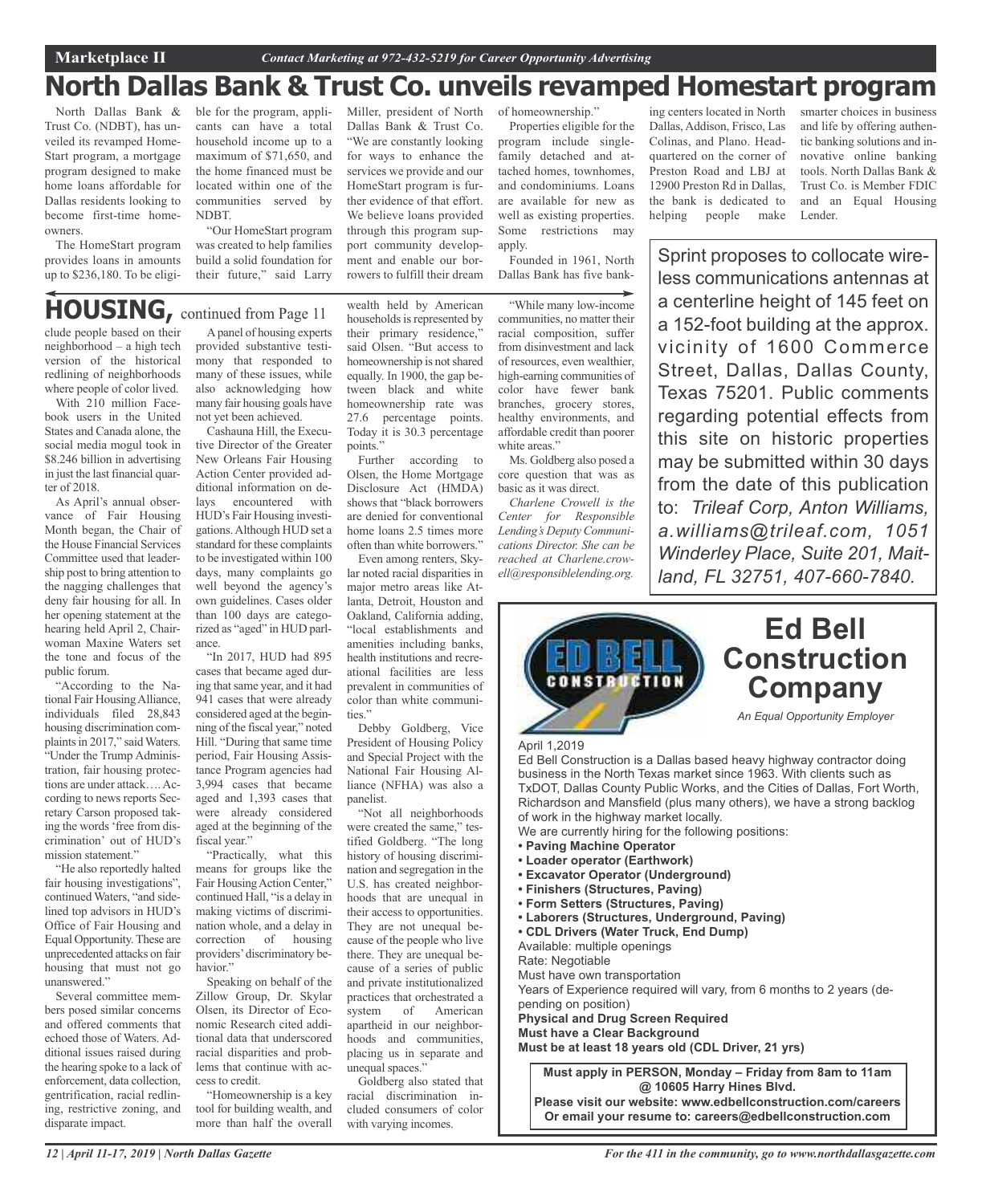# **Upcoming DFW area job fairs**

### **April 13 Job Fair at Northwood Club**

The Job Fair at Northwood Club will be held on April 13, from 9 a.m. to 2 p.m. at Northwood Club, in Dallas. This event is open to the public with no appointment needed. For job descriptions and to complete an application please go to our career website at https://northwoodclub.applicantpro.com/ .

Full-time positions offer competitive benefits for medical, dental, vision, 401(k), vacation and personal time off.

### **April 13**

**Grapevine Job Fair** The Grapevine Job Fair will be held on April 13, from 12 p.m. to 3 p.m. at Grapevine High School, in Grapevine. In partnership with the Grapevine Community Outreach Center, the Grapevine Chamber is hosting the 6th Annual Grapevine Job Fair.

The goal is to connect quality applicants with employers in our community.

### **April 23 Dallas Career Fair - Sales & Management**

The Dallas Career Fair - Sales & Management will take place on April 23, at 6 p.m. at Courtyard Dallas Carrollton and Conference Center, in Carrollton. Job seekers who attend these events are more likely to obtain a new position than those who only 'apply' to job postings. Mark the date on your calendar & be sure to attend. Feel free to invite others. Be sure to dress professional. To apply visit Linkedin.com.

### **May 1 Multi-Profession Diversity Job Fair of Dallas**

The Multi-Profession Diversity Job Fair of Dallas will be held on May 1, from 10 a.m. to 1 p.m. at Embassy Suites by Hilton – Dallas DFW Airport South, in Irving. Be sure to preregister, dress professionally, bring plenty of re-



sumes, and keep an open mind.

They will be looking for positions in the following areas: sales, customer service, call center, management, general business, marketing, retail, administrative, insurance, banking, engineering, accounting, finance, education, law enforcement, government, military, hospitality, human resources, technicians, telemarketing, healthcare, it, and more. To RSVP visit Eventbrite.com. For questions contact 815.308.5426.

#### **May 2 Dallas Veterans Job Fair**

The Dallas Veterans Job Fair will be held on May 2, from 11 a.m. to 3 p.m. at

AT&T Stadium, in Arlington. Be sure to pre-register, dress professionally, bring plenty of resumes, and keep an open mind. To register visit success.recruitmilitary.com/events/dallas-veterans-job-fair-may-2-2019.

**May 30 Technology, Security Clearance and Cyber Security Career Fair** The Technology, Security

at Plano Centre, in Plano. Technology, Security Clearance and Cyber Security Career Fair invited All technology professionals. Whether attendees are actively job seeker or simply curious about opportunities available in the current job market climate, there is no better way to meet recruiters and hiring managers actively looking to fill immediate Technology and Engineering openings. To learn more visit www.10times.com/targetedjob-fair-dallas.



419 E. Hwy. 80, Mesquite, TX 75150 Tel: (972) 289-0723 Fax (972) 216-5637 www.tiseopaving.com

Performing Concrete Street Paving in the Metroplex Area We Accept Subcontracting Bids For All Public Works Projects in the Dallas Area. We Are Accepting Applications for Concrete Mixer Drivers and Heavy Equipment Mechanics

**Equal Opportunity Employer** 

Clearance and Cyber Security Career Fair will be held on May 30, from 11 a.m. to 3 p.m.

### **Paid Internship opportunity for writers, college students in the Dallas Area**

The *North Dallas Gazette* has an internship

position available. The goal is to provide students and aspiring writers an opportunity to gain published clips, experience and professional feedback. The position is for up

to 20 hours a week at \$8.00 per hour. Appli-

**Send resume and writing samples to: businessoffice@northdallasgazette.com**

### NDG seeks Intern Video Producer

The North Dallas Gazette is a community-driven newspaper with a digital presence socking a new Video Audio Producer Intam for our new video plat-<br>form and to assist with the growth of our media company through quality video production

The Producer will be responsible for recording, editing and preparing final draft of our video content in our in-house stadio. The producer will record and broad-cast via Facebook witchly shows. Afterwards using Final Pro Cut and other related tools, the footage will he finalized and uploaded to our YouTube channel

The right cardidate will have the following skills:

· Experience using video and and/o production and post production techniques and software for live streaming and final YouTube Videos.

- Experience mang digital content settware
- Basic graphic design experience
- Create circuret haved upon agreed criteria Understand how to use various social media plat-
- timms for live video events
- · Good time and project management skills<br>· Attention to detail as it relates to spelling and
- · Provide regular status updates to stakeholders and miniarument

The work will be completed at our studio located at Regal Row & Stemmons with a schedule of up to 15 hours a week. Pay rate is \$12-15.

Resumes must be sent to ngarcia@northdallasgazette.com to be considered.



*For the 411 in the community, go to www.northdallasgazette.com*

ner hoor.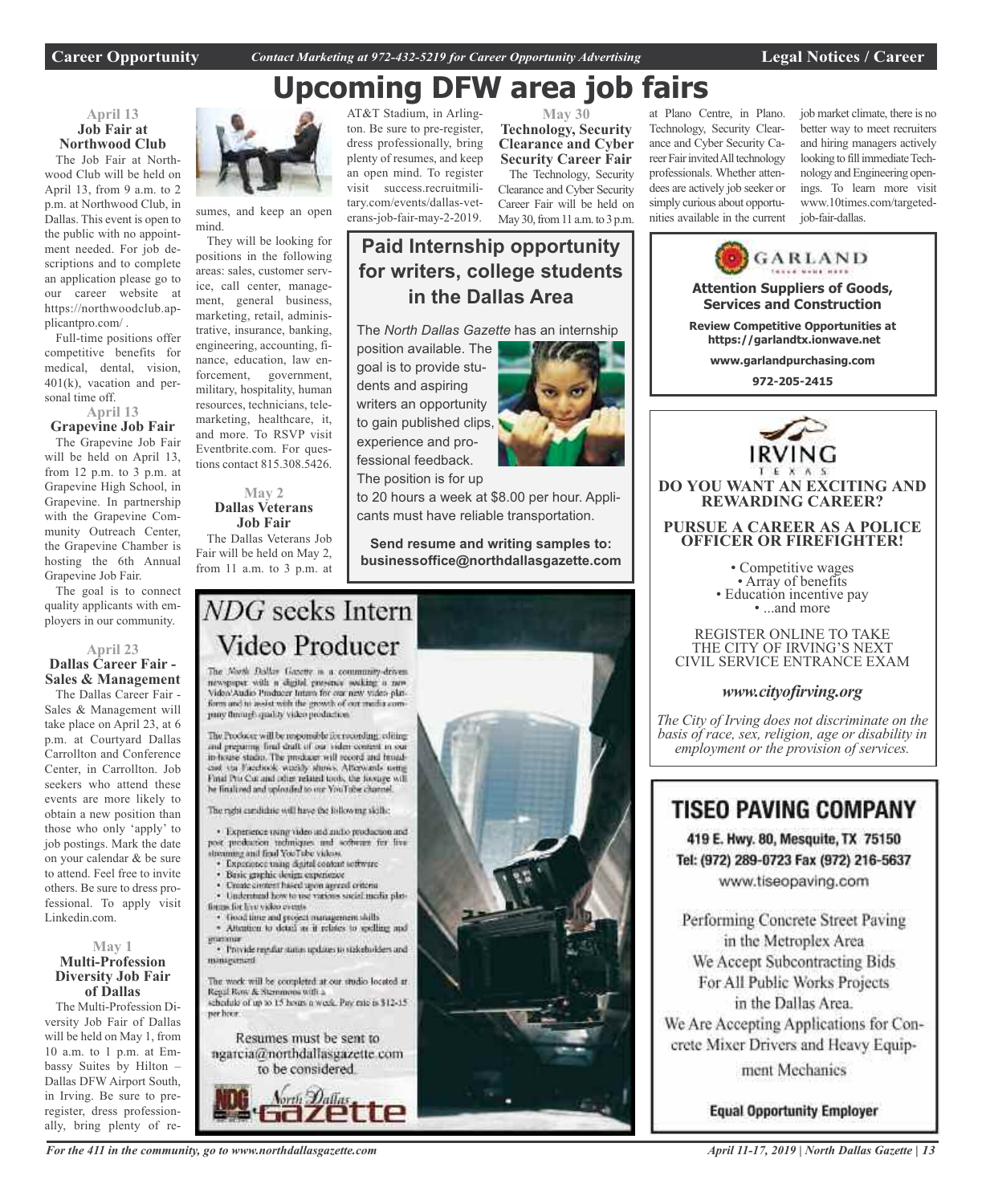### **Church Happenings** *RG Apparel is the proud sponser of this page (www.RGApparel.com)*

*(Easter, April 21st is Resurrection Sunday, it's a great time to visit a church near you, they will welcome you and be glad to see you; you will be blessed.)*

#### **BETHEL BIBLE FELLOWSHIP, CARROLLTON (A NEW PLACE TO BELONG)**

*NOTICE: Pastor Woodson serves the community by providing "Professional Therapy and Counseling Services" on a "Sliding Fee" scale. To schedule an appointment call the Pastoral Counseling Center at 972-526-4525 or email the church at www.bethelbiblefelloswhip.org*

#### **April 14, 9:45 am**

Please join us in our quiet time, "Prayer and Meditation" followed by Morning Worship. You will be blessed and inspired as we celebrate service to God, our community and all mankind.

**April 17, 7 pm**

Join us for Wednesday's Prayer and Bible Study Class with Senior Pastor Woodson, Pastor Larry Gardner and others as we continue to study the book "Boundaries" when to say yes or how to say no by Dr. Henry Cloud and Dr. John Townsend with supporting chapters and verses. Spiritual maturity is God's desire for you; it's Time to Grow in the Word of God.

### **April 21, 9:45 am**

Make plans to celebrate Resurrection Sunday with us. God has a special blessing and message just for YOU.

Dr. Terrance Woodson, Senior Pastor 1944 E. Hebron Parkway Carrollton, TX 75007

972-492-4300 www.bethelbiblefellowship.org

 $\mathcal{L}_\text{max}$  and  $\mathcal{L}_\text{max}$  and  $\mathcal{L}_\text{max}$ 

**FELLOWSHIP CHRISTIAN CENTER CHURCH IN ALLEN "THE SHIP"**

### **We are SavingYou a Seat.**

**April 14, 9:45 am** You are invited to join us in

our Sunday Morning Services as we praise and worship God in the Joycie Turner Fellowship Hall, followed by our Worship Services; and bring someone with you, you will be blessed. It's for God's glory and honor.

### **April 17**

Join us in our Wednesday's 12 Noon-Day Live, Prayer and Bible Study class and/or our Wednesday Night Live, Prayer and Bible Study at 7 p.m. to learn more about God's Word. Be encouraged by God's plan for your maturity and His glory; and most

### of all; be prepared to grow.

Dr. W. L. Stafford, Sr., Ed. D. Senior Pastor 2450 K Avenue #300 Plano, TX 75074 972-379-3287 www.theship3c.org  $\mathcal{L}=\mathcal{L}^{\mathcal{L}}$  , where  $\mathcal{L}^{\mathcal{L}}$  , we have the set of the set of the set of the set of the set of the set of the set of the set of the set of the set of the set of the set of the set of the set of the set of

#### **INSPIRING BODY OF CHRIST CHURCH, Let's Go Fishing! MATTHEW 4:19**

**April 12, 8 p.m.** All men are invited to Men's Ministry meeting each Friday night at 8 pm, (IBOC promotes proactive male leadership.)

**April 14, 10 a.m.**



### **Cemetary Space Broker will make you offer on your cemetery plot**



• Inherited plot and can't sell it? • Bought plot years ago and your plans have changed? • Singles space or Side by Side spaces is okay. We will make you a "cash offer" on your cemetery plot today! If you get voice mail-leave message phone number and information on cemetery space. We will get back to you

### **Call Us Today!!!!!!!! 972.432.5219**

Please join us for our Morning Service; and don't forget to invite family and **(Uniting the Body of Christ for World Impact)**

friends to join us as we celebrate our Lord and Savior,

**April 15, 7 p.m.** This is not an April Fool's joke; you are invited to Monday School to see what God has to say to us in His

7701 S Westmoreland Road

**MT. OLIVE CHURCH OF PLANO (MOCOP)**

Jesus Christ.

Holy Word.

Pastor Rickie Rush

Dallas, TX 75237 972-372-4262 www.Ibocchurch.org  $\mathcal{L}=\mathcal{L}^{\mathcal{L}}$  , where  $\mathcal{L}^{\mathcal{L}}$  , we have the set of the set of the set of the set of the set of the set of the set of the set of the set of the set of the set of the set of the set of the set of the set of

#### **April 14, 10 a.m.**

Join us for Morning Worship Service as we praise and worship God for His Honor and His glory. Don't forget to comeback at 7 p.m. for our Brazilian Church.

#### **April 17, 7 pm**

You're invited to our New Year Wednesday's Bible Study class; you will learn what God has to say to us. Come to be encouraged by God's plan for your spiritual growth and His glory.

Dr. Sam Fenceroy, PhD Senior Pastor and

Pastor Gloria Fenceroy 300 Chisholm Place Plano, TX 75075 972-633-5511 www.mocop.org

**SHILOH MBC IN PLANO (WHERE COMMUNITY BECOMES FAMILY)**

 $\mathcal{L}=\mathcal{L}^{\mathcal{L}}$  , where  $\mathcal{L}^{\mathcal{L}}$  , we have the set of the set of the set of the set of the set of the set of the set of the set of the set of the set of the set of the set of the set of the set of the set of

#### **April 12 & 13**

Men please join us for our Brother II Brother Men's Ministry. They are hosting the

Presentations and panel discussion topics will focus on

#### See CHURCH, Page 16

NDG now has a "Special Advertising Package" for churches and non-profit organizations that need to let the community know about your Special Event.

### Opportunity You Can Measure...

### **Church Events**

- Church Anniversary
- Pastor's Anniversary
- Women's Day
- Men's Day

### **Non-Profit Org. Events**

- Fundraisers
- (Concerts)
- Special Events
- (Personal or Community)

### Special Rate \$199

(Black & White, per insertion) Ad size - 4.905"x 6"(Quarter Page, B&W) (NOTE: Color Ad \$75 extra per inserion) Production disclaimer - NDG ad meake-ready is not included in promotion.

Layout/production of "copy ready"ad will be a nominal extra cost. E-mail ad copy to:

> Marketing@NorthDallasGazette.com or call our Marketing Department today!



*14 | April 11-17, 2019 | North Dallas Gazette*

*For the 411 in the community, go to www.northdallasgazette.com*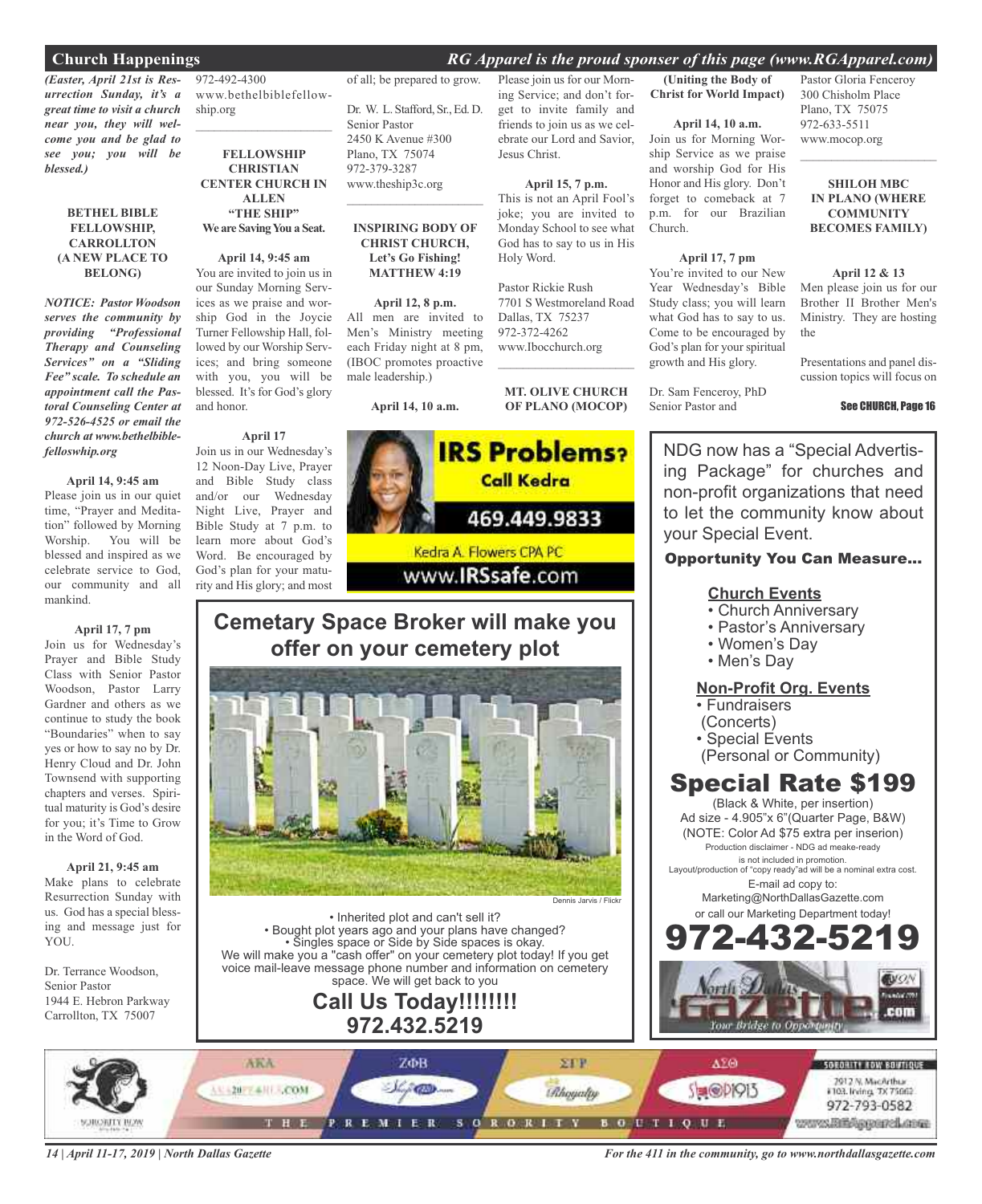# **Yesterday, Today and Tomorrow**



*Send email to: businessoffice@ northdallasgazette.com to sign up for Sister Tarpley's weekly electronic newsletter.*

There are two days in every week about which we should not worry about, two days which should be kept free from any fear and apprehension.

One of these days is

Caring For and Nurturing The Whole Man . . . Mind, Body and Spirit. Call the

> **April 14 8 and 11 am**

church for details.

faithfulness.

**YESTERDAY** with its not worry about is **TO-** for it is as yet unborn. Also, **TODAY** that drives men mistakes and cares, its faults and blunders, its aches and pains. **YES-TERDAY** has passed forever beyond our control, there is nothing we can do about it, no matter how we try!

All the money in the world cannot bring back **YESTERDAY**. We cannot undo a single act we performed; we cannot erase a single word we said. **YES-TERDAY** is gone forever. The other day we should

Wednesday's Bible Study class; you will learn what God has to say to us. Come and be encouraged by God's plan for your spiritual growth and His glory.

**MORROW** with its possible adversities, its burdens, its large promises and poor performances. **TOMOR-ROW** is also beyond our immediate control.

**TOMORROW'S** sun will rise, either in splendor or behind a mask of clouds—but it will rise. Until it does, we have no stake in **TOMORROW**,

it's not promised to you.

Now this leaves only one day—**TODAY**—any man or woman can fight the battles of just one day, it's only 24 hours. It is only when you and I add the burdens of those two awful eternities—**YESTERDAY** and **TOMORROW** that we break down.

It is not the experience of

mad—it is remorse or bitterness for something that happened **YESTERDAY** and the dread of what **TO-MORROW** may bring.

Let us, therefore, live but one day at a time!

*-- Author Unknown* Thought for the Week. "Mahatma Gandhi once

wrote that there were seven sins in "The World" they are, 1) Wealth without work. 2) Pleasure without conscience. 3) Knowledge without character. 4) Commerce without morality. 5) Science without humanity. 6) Worship without sacrifice, and, 7) Politics without



You are invited to our Worship Services as we honor God for His goodness and You're invited to our Dr. Isaiah Joshua, Jr. Senior Pastor 920 E. 14th Street Plano, TX 75074 972-423-6695 www.smbcplano.org

### **WOODS,** continued from Page <sup>2</sup>

Woods. "It took me over a year of continuous effort." Sailors' jobs are highly

**April 17, 7 pm**

varied aboard the carrier. Approximately 3,200 men and women make up the ship's crew, which keeps all parts of the aircraft carrier running smoothly -- this includes everything from washing dishes and preparing meals to handling weaponry and maintaining the nuclear reactors. Another 2,500 men and women form the air wing responsible for flying and maintaining the aircraft aboard the ship.

"Naval aviation is the ultimate team sport, and a nuclear-powered aircraft carrier cannot accomplish her mission without the professionalism and expertise of every sailor aboard," said Capt. Carlos Sardiello, commanding officer Theodore Roosevelt. "The crew of Theodore Roosevelt has proven themselves time and time again, and their level of professionalism and dedication is second to none."

Theodore Roosevelt, like each of the Navy's aircraft carriers, is designed for a 50-year service life. When the air wing is embarked, the ship carries more than 70 attack jets, helicopters and other aircraft, all of which take off from and land aboard the carrier at sea.

As a member of one of the U.S. Navy's most relied upon assets, Woods and other Theodore Roosevelt sailors know they are part of a legacy that will last beyond their lifetimes providing the Navy the nation needs.

"I love being part of something bigger than myself, and having the opportunity to create a lasting impact on what is going on around the world," added Woods.



*David Edward Lott, Sister Tarpley's first grandson is a 2019 High School graduate from Hebron High School in Carrollton, Texas*



*April 11-17, 2019 | North Dallas Gazette | 15*